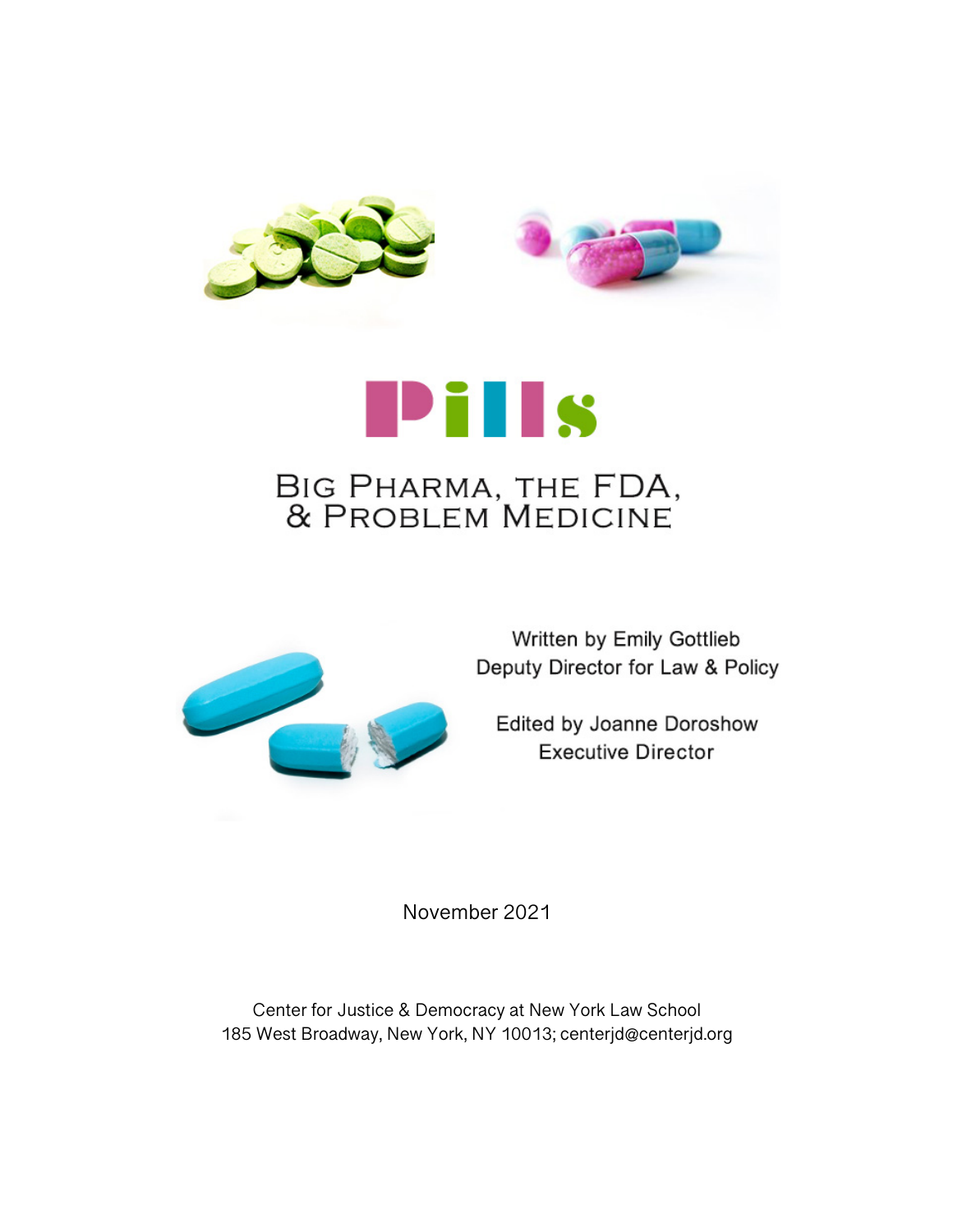Center for Justice & Democracy at New York Law School 185 West Broadway New York, NY 10013 centerjd@centerjd.org http://centerjd.org

"Fighting to protect the right to jury trial and an independent judiciary for all Americans."

© Copyright 2021 Center for Justice & Democracy. All rights reserved.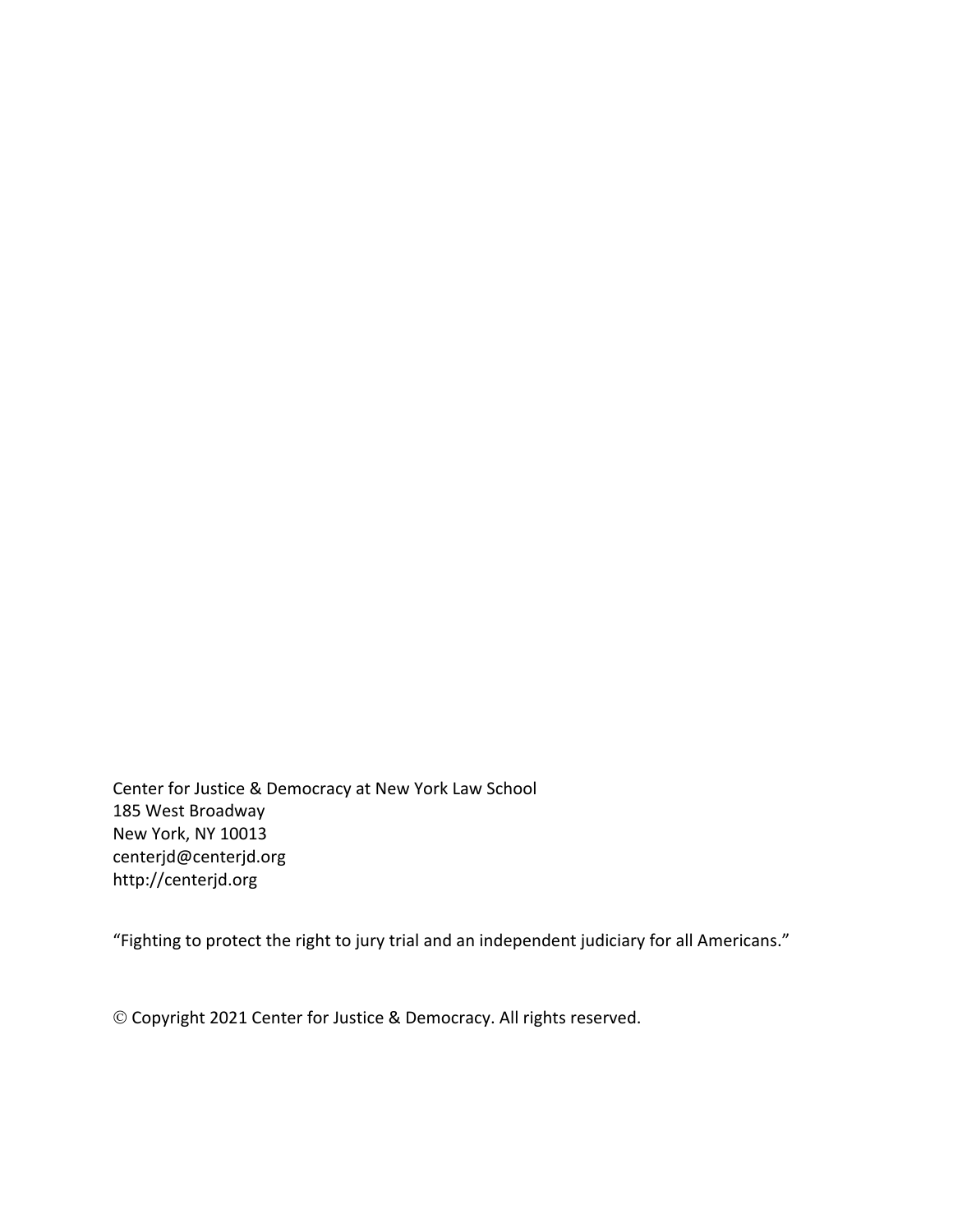# TABLE OF CONTENTS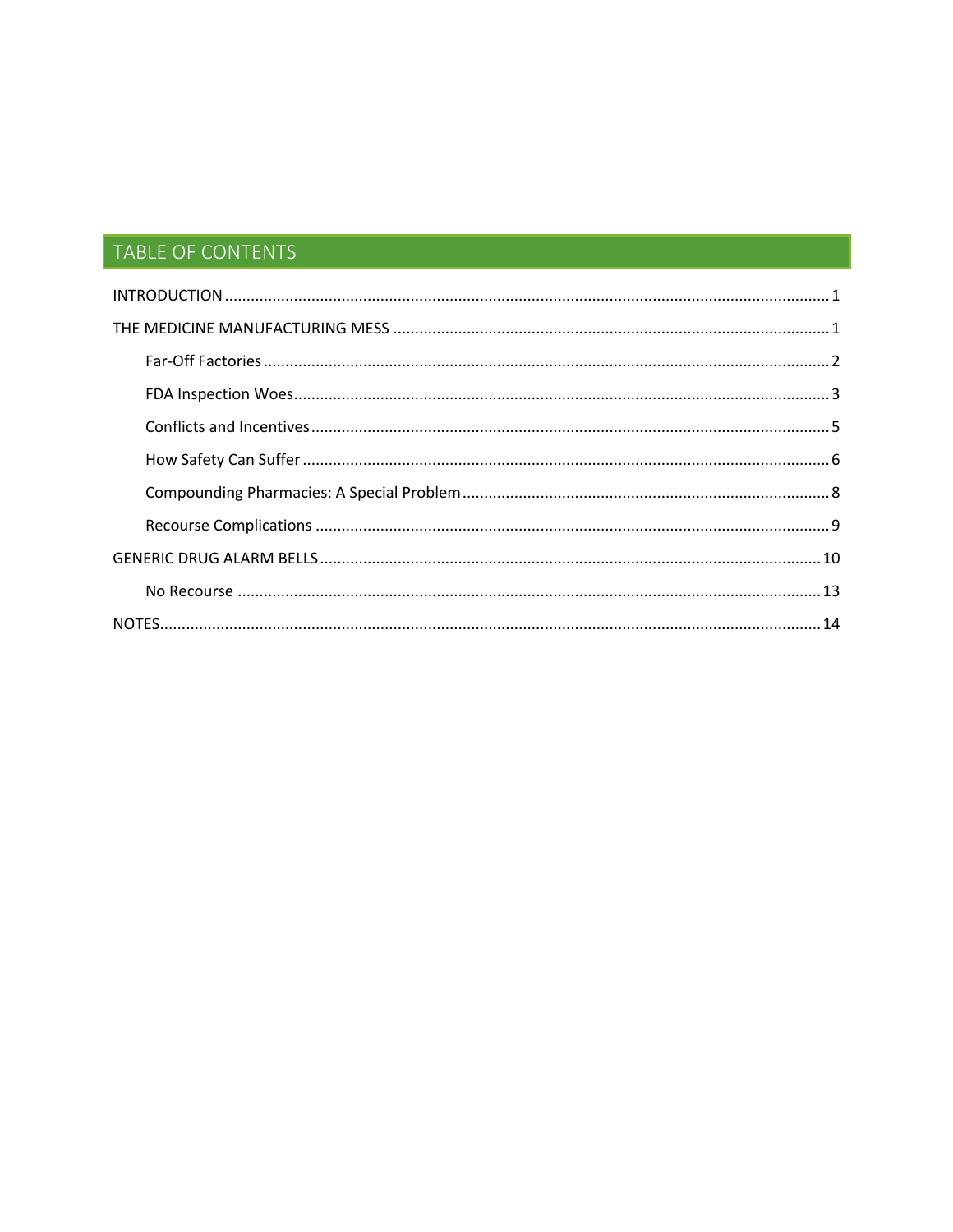# INTRODUCTION

According to the most recent CDC data, close to half of the U.S. population has used at least one prescription drug in the past 30 days.<sup>1</sup> For those over age 57, more than 80 percent take at least one such pill *every day*.<sup>2</sup> Americans have clearly helped launch U.S. pharmaceutical industry finances into the stratosphere. In the United States, pharmaceutical spending exceeds \$500 billion a year.<sup>3</sup> And U.S. companies dominate the world market, with six U.S. companies in the top 10 globally.<sup>4</sup> This wealth has helped lift the industry's global value to \$1.27 trillion.<sup>5</sup>

But while everyday Americans have been very good to Big Pharma, Big Pharma has not been good to them. Despite its excessive wealth, the drug industry has maintained a cost-cutting business model that has created situations where many prescription drugs are of uncertain quality and potentially hazardous. When it comes to generic drugs, which represent 90 percent of all pills we ingest, $6$  the safety concerns are particularly worrisome. The Food and Drug Administration (FDA), which is supposed to oversee and inspect the tens of thousands of drugs on the U.S. market, has neither the staff nor the resources to adequately protect the public. That is why the U.S. Supreme Court has said, when it comes to safety, "it is a central premise" of federal law that the manufacturer bears primary responsibility.<sup>7</sup>

People expect their medicine to be safe. This report shows two ways it may not be, and the ways the law protects the giant drug industry  $-$  not the American public  $-$  when it comes to one of its most important jobs: safety.

#### THE MEDICINE MANUFACTURING MESS

Many patients probably assume that any prescribed pill recommended by their doctor and obtained from their pharmacist has been made in a U.S. facility with high quality production standards and is manufactured safely. They would be wrong.

First, when it comes to manufacturing quality, no one should assume it to be particularly high. According to senior FDA officials who testified before Congress in June 2020,<sup>8</sup> "Some pharmaceutical firms have been slow to implement robust, mature quality systems and the accompanying quantitative measures of quality that have been the foundation of success in other industries, such as automotive and aerospace." *New York Times* editorial writer Farah Stockman recently put it bluntly:<sup>9</sup>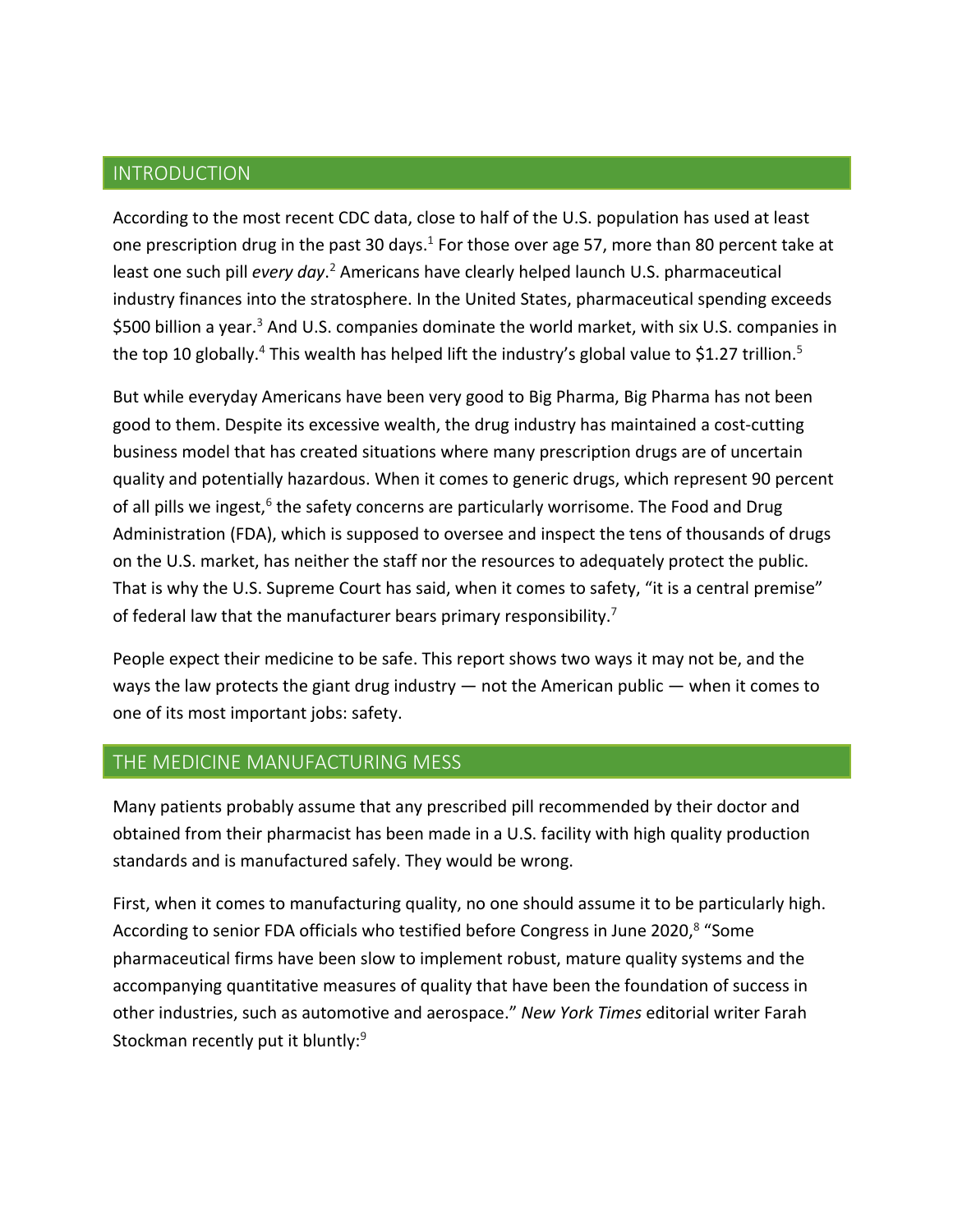[Some] companies with quality control issues simply opt to stop making a drug rather than invest in expensive upgrades to their aging facilities. The current system simply doesn't reward investments in quality.…

The truth is, a pill is not just a pill. A pill that was made in a top-notch factory with a spotless track record is better than one that was made in a plant that barely passed inspection. A pill that was stored in a cool dark place is better than one left baking on an airport tarmac for weeks.

One example of a manufacturing quality problem is drug cross-contamination during the manufacturing process. As *Bloomberg Businessweek* reported in a July 26, 2021 article about "rampant" cross-contamination, $10$  "Manufacturers stamp out pills for one condition on the same machines they use to stamp out pills for a different one, and while they're supposed to clean between production rounds, trace contamination is common and, some argue, inevitable." Some contaminants may be harmless but some may be dangerous, such as carcinogenic nitrosamines mentioned by *Bloomberg*.

# FAR-OFF FACTORIES

Once the FDA approves a drug, it can be manufactured anywhere in the world. Of course, foreign manufacturing does not necessarily mean pills are inferior or unsafe. But many companies have moved production to nations like China and India, where drug companies no longer have to follow basic public protection or labor laws, and they can make drugs on the cheap. Cut-rate production is the goal, not quality.

According to recent FDA estimates, "nearly 40 percent of finished drugs and approximately 80 percent of active pharmaceutical ingredients are manufactured in [FDA-]registered establishments in more than 150 countries."<sup>11</sup> Nineteen percent of active pharmaceutical ingredients come from India and 13 percent come from China.<sup>12</sup> A June 2021 White House report determined that about half of over 100 supercritical medications are made with ingredients produced outside the United States.<sup>13</sup> Moreover, a March 2021 Government Accountability Office (GAO) study found that "74 percent of establishments manufacturing active pharmaceutical ingredients and 54 percent of establishments manufacturing finished drugs for the U.S. market were located overseas."14

As far as generic drugs specifically, 40 percent come from India and "another sizable percentage comes from China."15 Additionally, the White House reports that "of the top 100 generic medicines that Americans consume, 83 had no U.S. source of active pharmaceutical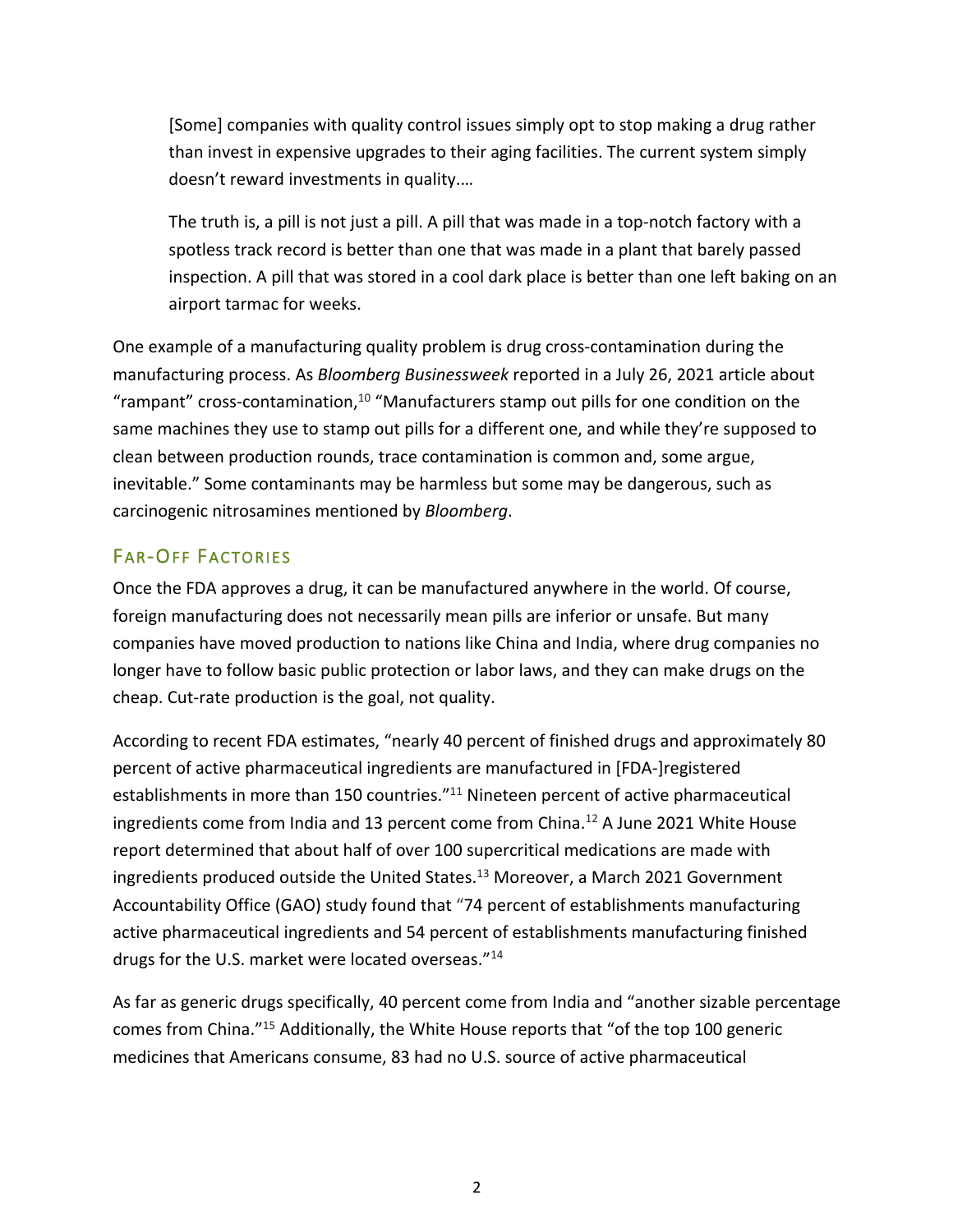ingredients. No American source existed for 97 percent of the most commonly prescribed antivirals and 92 percent of the most commonly prescribed antibiotics."16

Investigative journalist and pharmaceutical industry expert Katherine Eban told one publication:17

[A] very common scenario is you'll have an Indian generic company buying active ingredients from a Chinese company, and then taking that active ingredient and formulating it into what is called a finished dose. The finished dose is what you get at the pharmacy. So that's a whole trail that occurs even before you get it in your hand.…

As one FDA consultant explained to me, if you go out and you shop for cheddar cheese, there's different types of quality. There's Velveeta, there's Kraft and there's artisanal cheddar. But if you're a consumer going to a drugstore, what you probably don't know is that there are different levels of quality in different generics, even though the FDA has told us that all the generics are the same. That is simply not the case.

U.S. patients are kept in the dark about where specific drugs are manufactured and by whom. Such information is considered a "trade secret" preventing even the FDA from disclosing it. As NYT editorial writer Farah Stockman points out:<sup>18</sup>

This secrecy, combined with the shift to low-wage countries, doesn't bode well for quality, according to John Gray, an Ohio State professor who studies the relationship between drug recalls and countries of origin. Because of the industry's lack of transparency, Professor Gray has to get creative to find data to crunch. "We know where our shirts are made, but not where our drugs are made, which is arguably more important," he told me. "If our shirts are shoddily made, we can tell and we are not going to buy them again." But we often don't know if our drugs are shoddily made, unless something terrible happens.

## FDA INSPECTION WOES

As explained by GAO, "FDA's Office of Regulatory Affairs inspects both domestic and foreign establishments to ensure that drugs are produced in conformance with applicable laws of the United States, including current good manufacturing practice (CGMP) regulations."19 Towards this end, facilities, both foreign and domestic, are typically inspected every two or three years.<sup>20</sup> Yet this even includes facilities the FDA deems "high-risk," *i.e.*, those that, "based on the characteristics of the drugs being manufactured, pose the greatest potential public health risk should they experience a manufacturing defect. $"^{21}$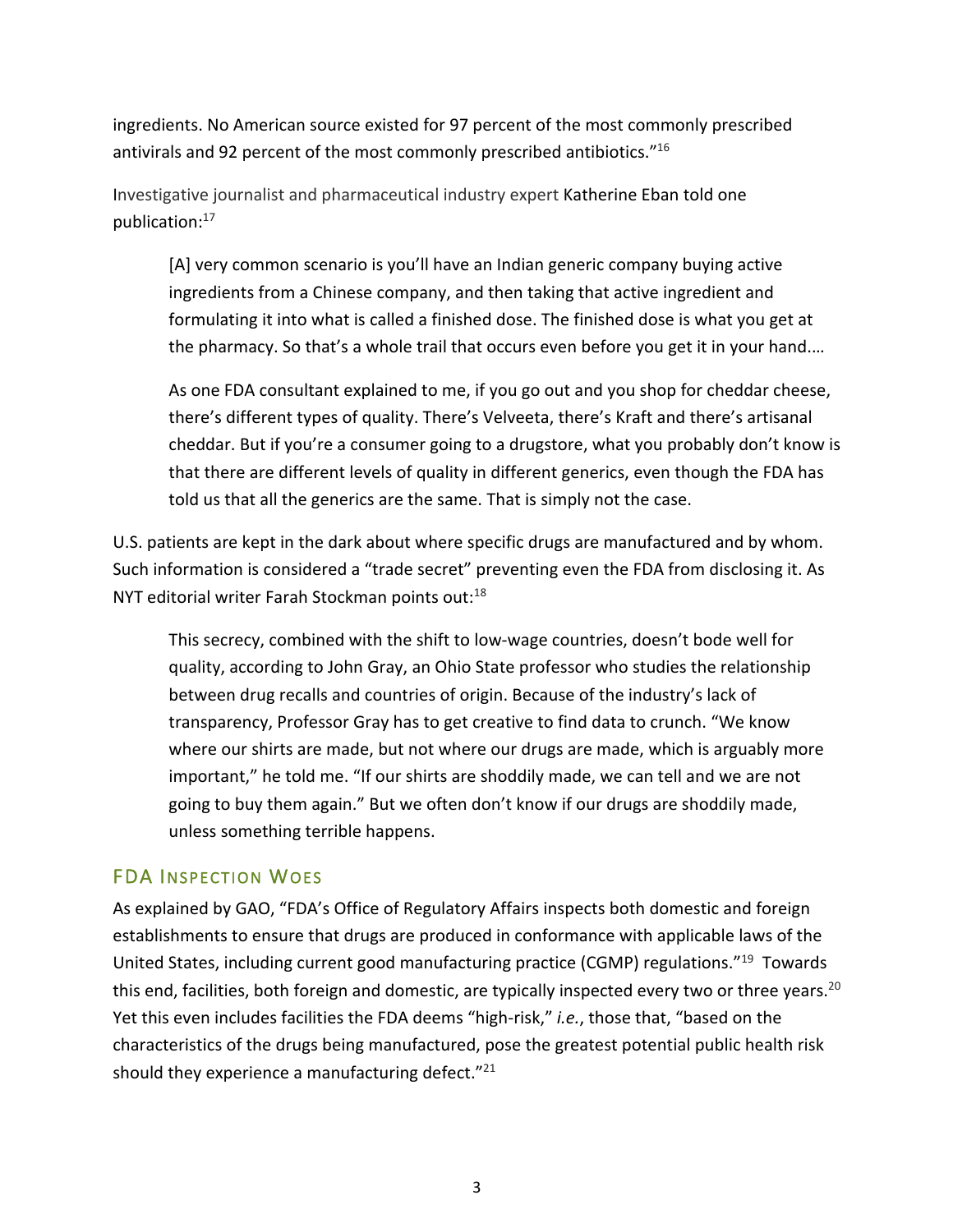COVID has made the state of inspections even more worrisome. In 2020 the FDA "largely paused" U.S. and foreign inspections, "unable to complete more than 1,000 of its planned inspections."22 As of February 2021, domestic inspections were still limited and "the vast majority of foreign inspections continue to be postponed." The backlog means that even the highest priority inspections will continue to be delayed. In the words of NYT editorial writer Farah Stockman, this means "we don't know how close the house is to catching fire."<sup>23</sup> According to March 2021 testimony from GAO Health Care Director Mary Denigan-Macauley:<sup>24</sup>

In January 2021, we reported that FDA used alternative tools to oversee drug manufacturing quality while inspections have been paused, including the use of inspections conducted by foreign regulators, requesting and reviewing records and other information, and sampling and testing drugs. These tools provide useful information, but are not all considered equivalent to an inspection conducted by FDA.

Other major long-standing problems with FDA inspections include language barriers<sup>25</sup> and training problems. For example, even when the FDA succeeds in hiring a new investigator, "it can take 1.5 to 2 years of training to bring them to a fully proficient level."<sup>26</sup>

Perhaps even more serious is the FDA's practice of tipping off foreign companies about upcoming inspections. U.S. Representative Rosa DeLauro (D-Conn.) explained the concern at a March 2021 hearing:<sup>27</sup>

One of the main problems is that FDA gives foreign drug manufacturers, but not American ones, advanced notice of inspections. The twelve weeks of advanced notice has allowed foreign manufacturers to fabricate or shred data, use hidden laboratories, or secretly repeat tests before the FDA inspectors arrived.

By contrast, in unannounced inspections, investigators have found issues the plants were unable to hide: important manufacturing records tossed in a trash bin, bird and insect infestations, even human urine puddled on the floor. Clearly, that is not a safe or sterile manufacturing area.

These shoddy practices result in drugs with unapproved ingredients, toxic impurities, and dangerous particulates making their way into American medicine cabinets. In 2007 and 2008, hundreds of Americans died from contaminated heparin, an anticoagulant drug manufactured overseas. In 2018 and 2019 dozens of blood-pressure and anti-ulcer drugs were recalled because they contained more than 200 times the acceptable limit of a known carcinogen.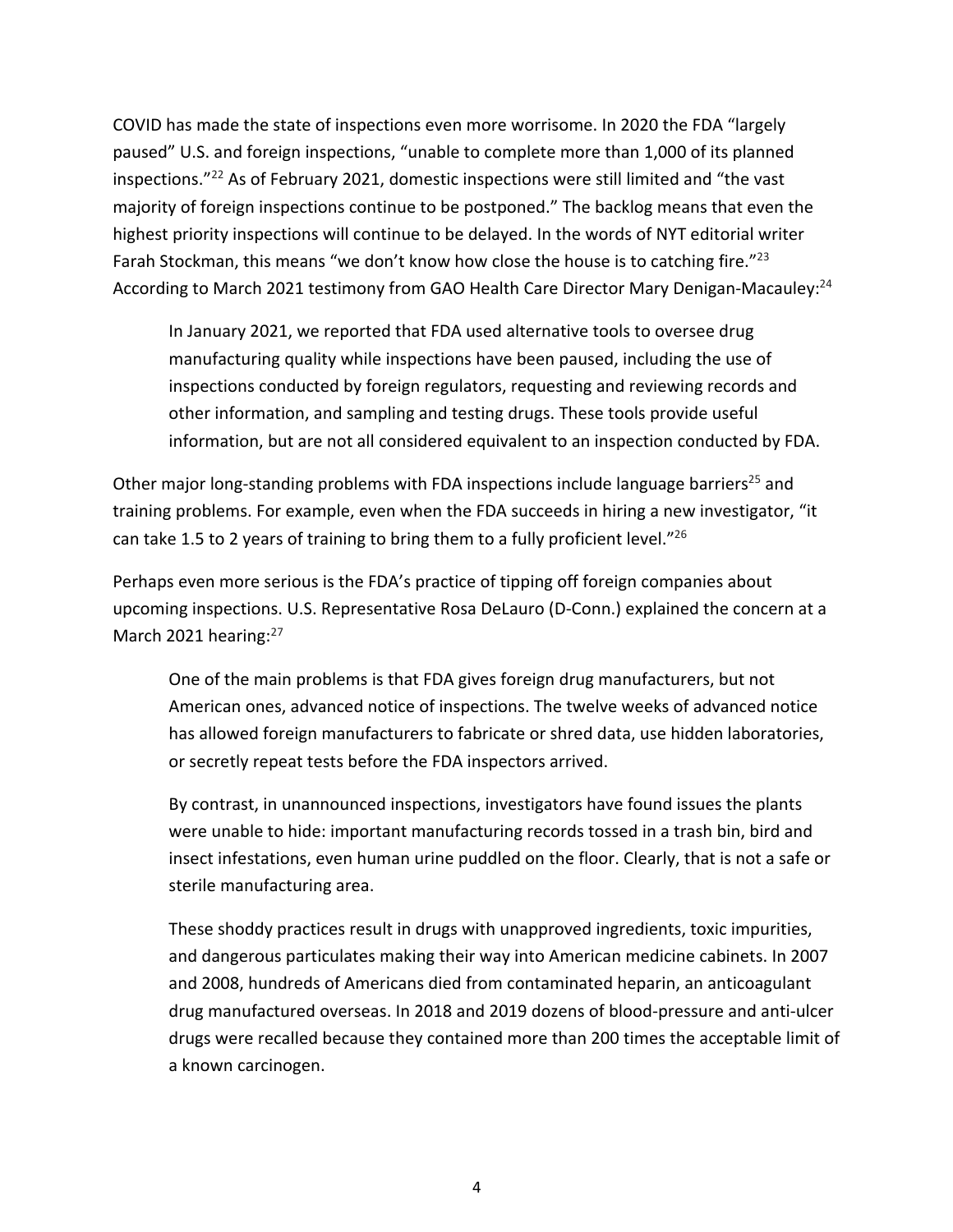Senator Chuck Grassley (R-Iowa) put it this way at a June 2020 hearing: "[W]hy would we give manufacturers time to prepare their facility for inspection? They ought to be looking over their shoulder every day."28

And yet, it gets worse. Some drugs are altogether exempt from FDA inspection. Indeed, for over a decade, the FDA's failure to oversee the global pharmaceutical supply chain, especially its foreign drug inspections program, has been on GAO's high-risk list.<sup>29</sup> FDA officials testified,

Drugs in this category typically include OTC monograph drugs [*e.g.*, aspirin, cold and cough medicine]30 and APIs [*i.e.*, active pharmaceutical ingredients] used in pharmacy compounding. FDA may be required to engage in more challenging and resource intensive efforts to identify and respond to any problems that arise subsequently; however, patients may have already been exposed to the drugs. For example, in 2019 we issued a warning letter to a discount retailer for receiving OTC drugs produced by foreign manufacturers with serious violations of CGMPs. The majority of the foreign facilities involved had distributed drugs to the U.S. prior to FDA inspections.<sup>31</sup>

Global pharmaceutical supply chain issues have started to get some attention in Washington, DC. In April 2021, U.S. Senators Elizabeth Warren (D-Mass.) and Marco Rubio (R-Fla.) introduced a bipartisan bill to "direct the Federal Trade Commission (FTC) and the Secretary of the Treasury, acting through the Committee on Foreign Investment in the United States (CFIUS), to conduct a study on the United States' overreliance on foreign countries and the impact of foreign direct investment on the U.S. pharmaceutical industry."32 The bill's language is also in the original version of President Biden's Build Back Better bill.<sup>33</sup> However, it is not in the infrastructure bill that passed Congress on November 6, 2021. As of publication, its fate remains unclear.34

## CONFLICTS AND INCENTIVES

There are more than 20,000 prescription drugs on the market.<sup>35</sup> The FDA does not have the resources to oversee their safety much less the incentive to do so given the agency's close ties with the industry it's supposed to regulate. The agency lost much of its independence in 1992 when Congress passed legislation that, among other things, allows drug manufacturers to pay the FDA "user fees" to review their products. These "user fees," paid to speed up the FDA's drug review process, constitute a huge portion of the agency's budget for regulating drugs, making the FDA financially beholden to the pharmaceutical industry.

For FY 2019, the FDA budget was \$5.9 billion, with 45 percent (*i.e.*, \$2.7 billion) paid for by industry user fees.<sup>36</sup> To put this in perspective, user fees accounted for over two-thirds of the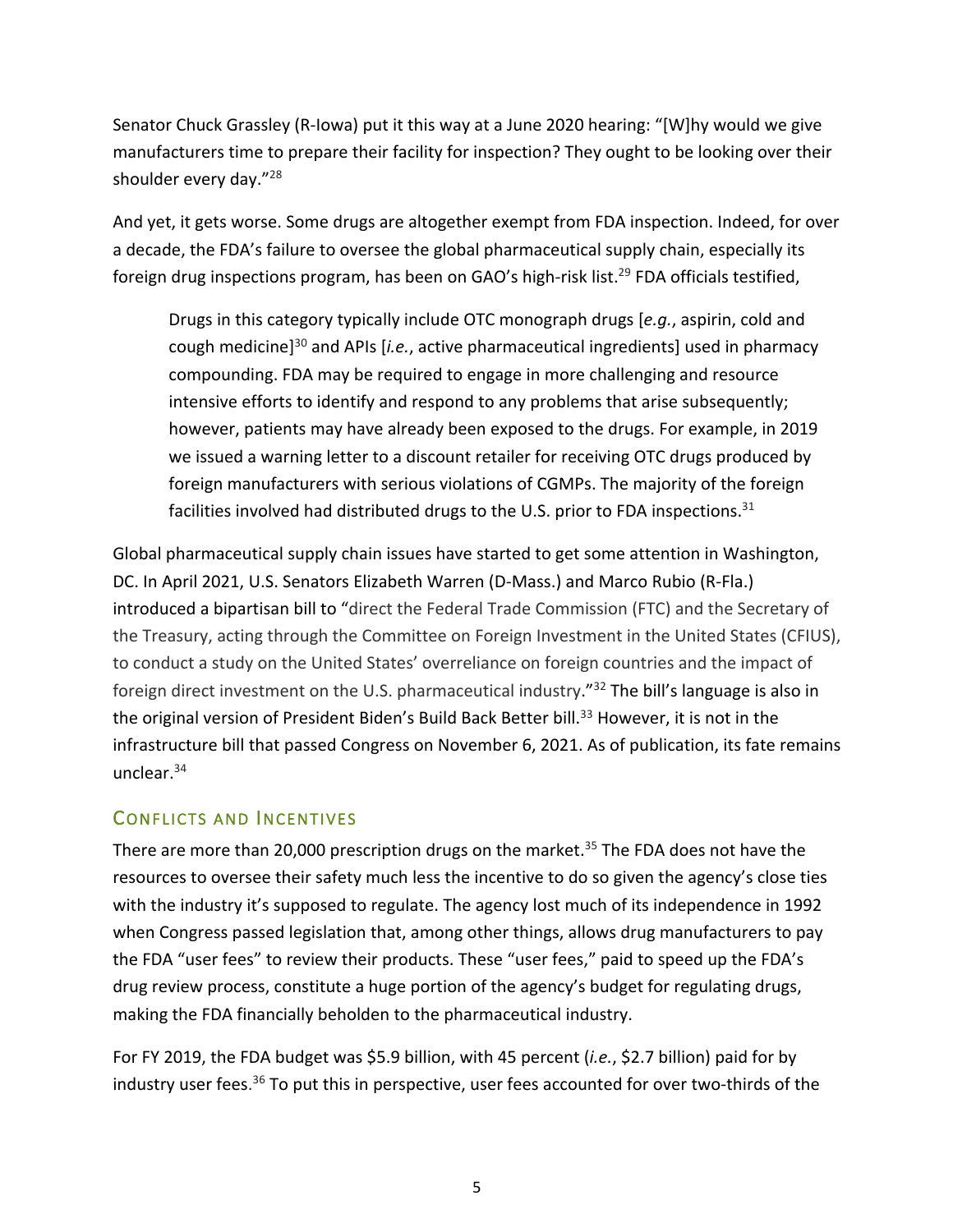Center for Drug Evaluation and Research's budget that's dedicated to oversight of human drugs and more than one quarter of the Office of Regulatory Affairs' budget that's allocated to inspections, investigations and enforcement actions involving human drugs. $37$  In FY 2020, user fees accounted for roughly 65 percent of the FDA's spending on human drugs. $38$ 

As a result of this "user fee" arrangement, drug companies and their trade associations have had a great deal of influence over FDA decision-making and policy. This leverage is evident from the extent to which patient and consumer advocacy groups, as well as safety experts, have been kept in the dark about the substance of recent meetings involving renegotiation of userfee agreements. According to *MarketWatch*, 39

The industry "is incentivized to try to get the maximum it can for its user-fee contributions," [Dr. Aaron Kesselheim, a Harvard Medical School professor] says, and increased safety surveillance that could lead to more product recalls "doesn't financially benefit them."

In addition to exploiting the user fee system, the industry has other "incentives" at its disposal when it comes to influencing the FDA and Congress. The industry spends a huge amount of lobbying and political money in Washington, DC. For the past 15 years, the drug manufacturing industry, including its trade associations, has spent over \$117 million annually lobbying Congress. For the past four years, spending has exceeded \$160 million: \$167.01 (2017), \$168.86 (2018), \$164.76 million (2019) and \$160.16 million (2020).<sup>40</sup> In 2021 to date, drug manufacturers and their trade associations have spent over \$123.5 million lobbying Congress.<sup>41</sup> During the 2020 election cycle, the drug manufacturing industry gave a total of nearly \$20 million in contributions to U.S. congressional candidates.<sup>42</sup> One way or the other, this industry gets its way.

## HOW SAFETY CAN SUFFER

While the odds may be against the FDA catching many industry safety problems, sometimes inspectors do end up at the right place at the right time. The following are a few recent examples of drug companies getting caught by the FDA, which illustrate how serious some safety problems can be.

**Eli Lilly.** In March 2021, the FDA cited Eli Lilly's Indianapolis "fill and finish" plant for multiple quality-control violations, including "staff failing to properly monitor environmental conditions where the finished drugs are made and failing to establish appropriate procedures to prevent contamination." For example: <sup>43</sup>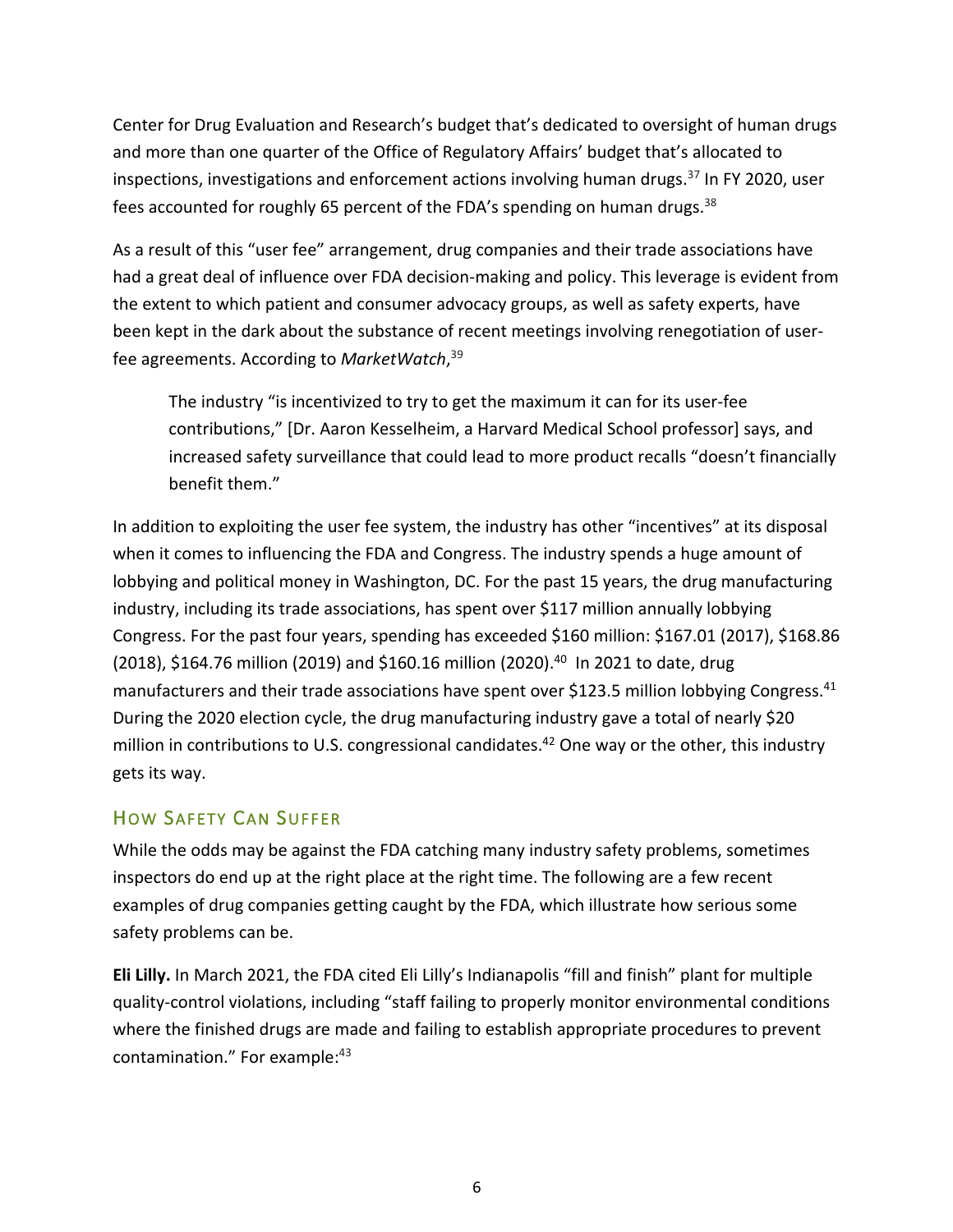FDA inspectors said they observed lapses in the manufacturing of the Glucagon kits [*i.e.*, therapy for diabetic patients in crisis] as well as in Lilly's COVID-19 antibody therapy bamlanivimab and several other drugs, according to the inspection records, dated March 16. They concluded that Lilly must take steps to remedy the lapses but did not recommend regulatory action on the part of the FDA.

The company also faces a federal criminal probe into alleged manufacturing irregularities and records-tampering at its Branchburg, NJ factory.<sup>44</sup> A former head of the FDA's Office of Manufacturing and Product Quality plus multiple industry and regulatory experts have characterized the probe as a "big deal" given that "the federal government rarely seeks criminal charges stemming from manufacturing violations unless those lapses are extremely serious and the company does little to fix them."45

A November 2019 FDA inspection of the facility found "quality control data had been deleted and not appropriately audited," causing the agency to issue its most serious category of violation, which if not fixed could result in the FDA blocking the sale of a blockbuster diabetes drug and several cancer medications made at the facility.<sup>46</sup> When inspectors came back eight months later, "they found several more problems. Among them: Batches of drugs had been discarded because of manufacturing mistakes and quality control problems were not being properly investigated by the company to prevent recurrence."47

The FDA's findings are consistent with serious manufacturing lapses alleged by a company whistleblower, who "repeatedly received complaints and raised concerns about everything from quality control to record-keeping with a host of Lilly managers and executives."48 According to *Reuters*,

[I]nternal Lilly documents portray a plant where a worker complained in capital letters about being "TIRED AND OVERBURDENED"; where substandard chemicals and ingredients were simply discarded and not reported as required; where safety hazards included the risk of electrocution from live wires; and where quality assurance records disappeared or were doctored. In one case, according to a 2018 email among managers, workers sifted through the garbage to find missing manufacturing records.

**Mylan**. Contamination has been a serious problem at multiple Mylan manufacturing sites. For example, in 2018, an FDA investigation of its Morgantown, WV factory revealed that the "cleaning validation and verification program for manufacturing equipment is inadequate to prevent cross contamination."49 The FDA warning letter added, "Your firm has many recurring incidents in which visible drug residues were found on non-dedicated equipment after the equipment was deemed clean by multiple staff."50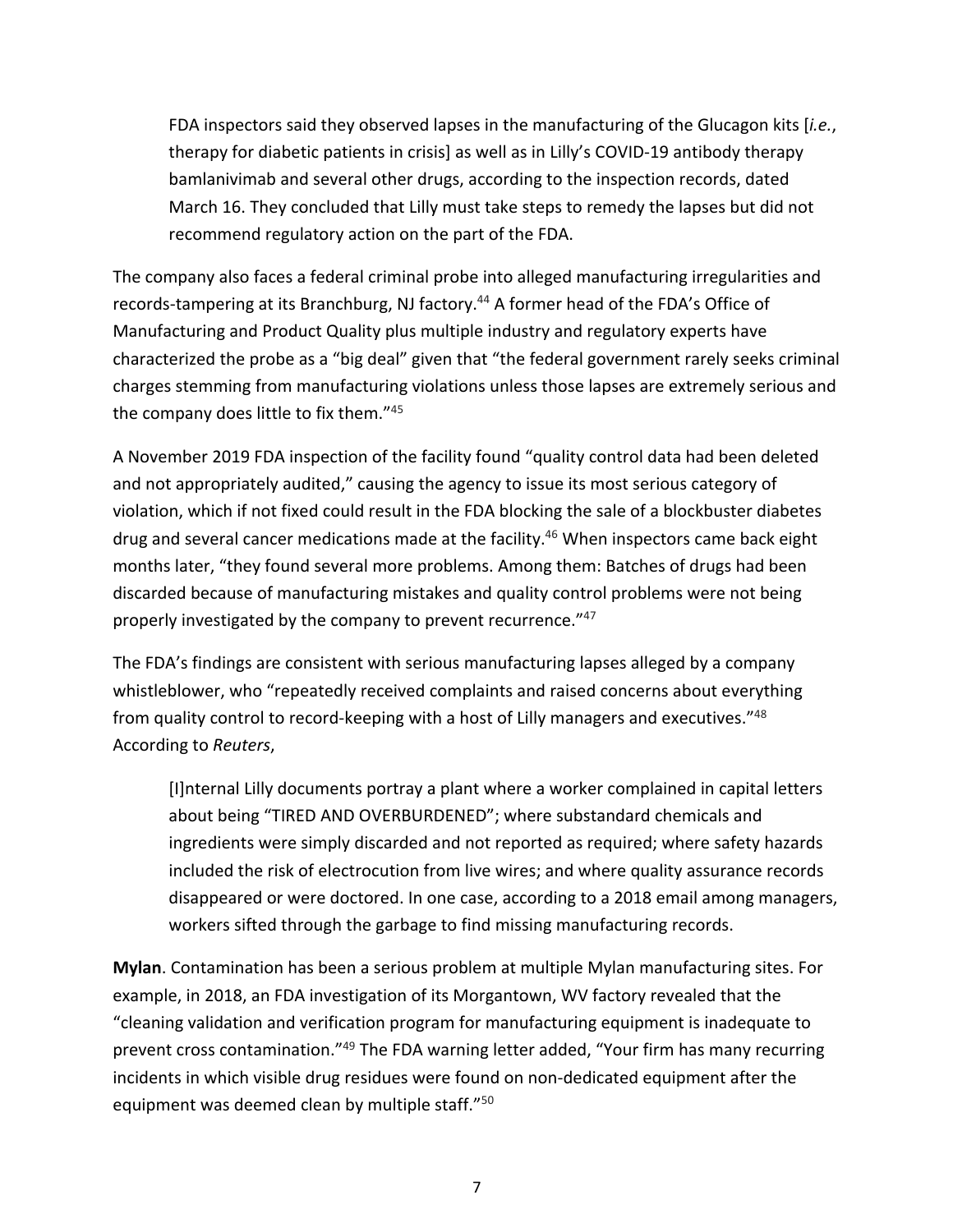Mylan received another warning letter over cross-contamination the following year, this time involving one of its plants in India.<sup>51</sup> Then in 2020, a different Mylan facility in India was the subject of an FDA warning letter, which alleged that the company failed "to have adequate cleaning procedures to prevent contamination or carry-over of a material that would alter the quality of the API"52 and "did not do a sufficient job testing all incoming raw materials to ensure they are suitable for the manufacturing process, didn't have adequate procedures for detecting impurities, which, coupled with using non-dedicated equipment, created the risk of contaminating the ingredients that go into Mylan's medicines."<sup>53</sup> The 2020 letter stated:<sup>54</sup>

These repeated failures at multiple sites manufacturing [active pharmaceutical ingredients] demonstrate that your company's oversight and control over the manufacture of drugs is inadequate. You should immediately and comprehensively assess your company's global manufacturing operations to ensure that systems and processes, and ultimately, the products manufactured, conform to FDA requirements at all your sites.

**Teva.** A July 2021 FDA inspection of the company's Irvine, CA production plant discovered unrepaired water damage "likely creating mold in the walls. Investigators also found that the company hadn't maintained procedures meant to keep factory workers from spreading mold and bacteria…."55 More specifically,

FDA inspectors said benches in the room where factory workers changed into their scrubs showed signs of excessive use and were visibly dirty and that the company's protocols didn't include any procedure for sanitizing them. In addition, factory workers would wear their scrubs outside to take out the trash or to the restroom and not change them when they reentered the building.

FDA inspectors also said Teva hadn't made sure equipment used to ensure sterility and test for harmful organisms worked properly since it installed it 21 years ago, despite a change in how the test is performed, according to [inspection] documents. $56$ 

According to *Bloomberg*, such unsafe practices compromised the safety of over 2.5 million vials containing cancer, arthritis, schizophrenia and muscle relaxer drugs.<sup>57</sup>

## COMPOUNDING PHARMACIES: A SPECIAL PROBLEM

Some patients who are allergic to certain ingredients or have trouble tolerating commerciallyavailable drugs rely on compounding pharmacies for customized medications and dosages that meet their specific medical needs. Such facilities are regulated by the states, not the FDA, meaning that the drugs they manufacture aren't subject to federal requirements and policing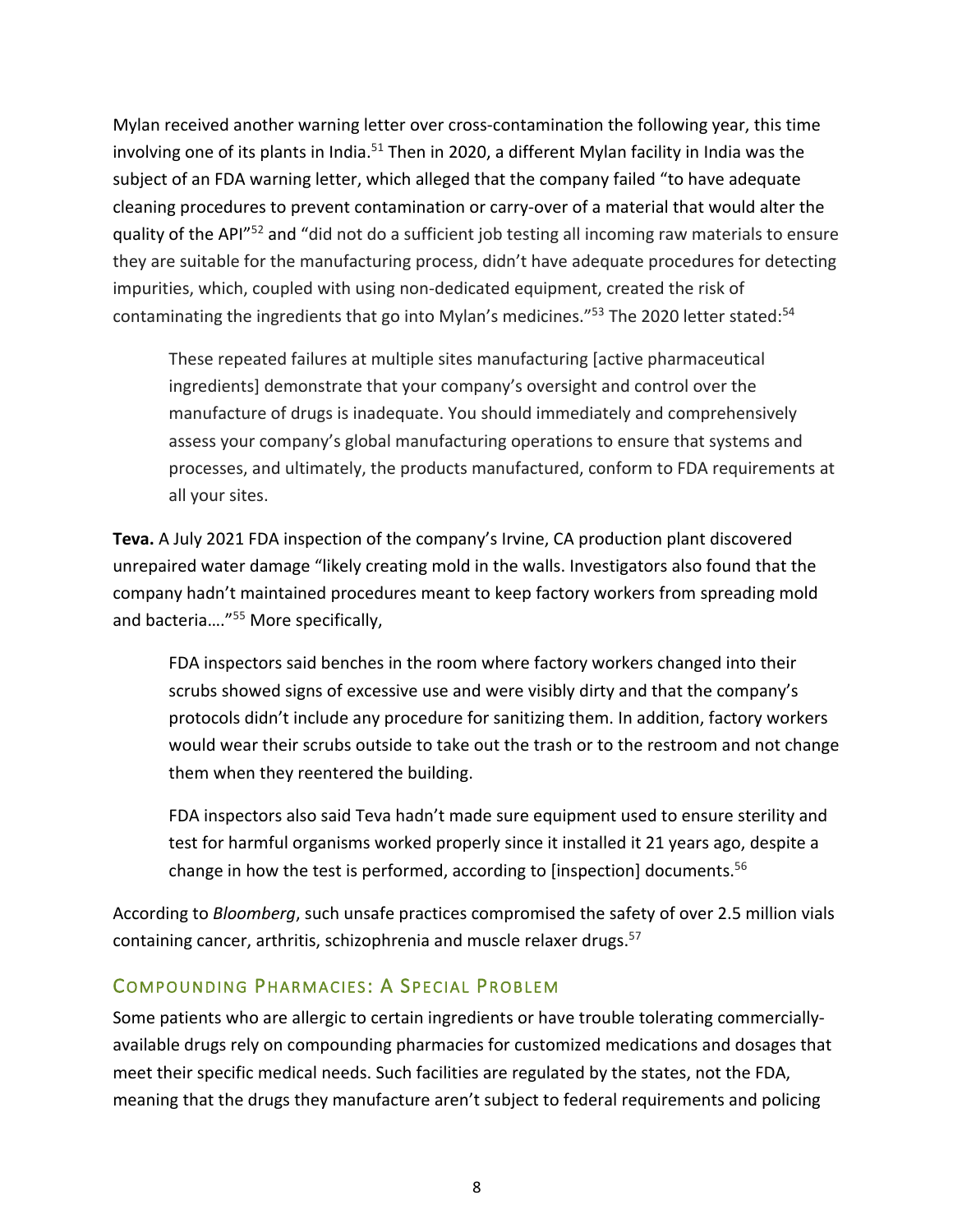and "do not have to report adverse events to either the FDA or state regulatory authorities." $58$ This makes oversight "less consistent … in fact, fewer than half of the states conduct routine inspections of compounding pharmacies."59

This lax system has resulted in countless compounded drugs "that are contaminated or made in excessive potency because of pharmacist error,"<sup>60</sup> causing serious injuries or death. Examples of dangerous compounded drugs include: contaminated steroid injections manufactured at a Massachusetts compounding facility, "which caused a fungal meningitis outbreak that sickened over 753 people and caused 64 deaths"; contaminated eye medications compounded by a Florida pharmacy "that caused fungal eye infections, vision loss, or both in 47 patients"; and contaminated IV fluids sold by an Alabama compounding pharmacy "that resulted in 19 cases of bacterial infections, 9 of which resulted in death."61

#### RECOURSE COMPLICATIONS

When patients are hurt or killed by defectively manufactured drugs, their legal rights are similar to those of any other victim injured by a defective product. Most U.S. drug manufacturing defect cases are brought under state products liability law, with consumers alleging strict liability for improper manufacturing or drug contamination during the production process that caused the harm.62 Compensation may be available for injuries or wrongful death. Punitive damages are also possible. Damages laws vary from state to state. $^{63}$ 

For example, some states cap noneconomic damages in products liability cases, stymieing manufacturing defect claims against culpable drugmakers whose products cause permanent disability, mutilation, trauma, loss of a limb, blindness, sexual or reproductive harm and other types of suffering and pain. Some states restrict punitive damages, which are awarded against wrongdoers whose conduct is grossly negligent or intentional and are meant to serve as a means for punishing bad actors and deterring others from committing similar dangerous behavior. Other state tort restrictions can limit victims' rights in varying ways. It all depends on the state where the case is filed.

While injured patients are able to turn to the U.S. civil justice system for legal and financial accountability against domestic drug companies, victims may have little recourse when foreign manufacturers are to blame. American University law professor Andrew Popper explained:

It is both the current state of the law  $-$  and problematic  $-$  that a foreign producer cannot readily be held accountable in state courts even if (a) the product they design and manufacturer was unquestionably dangerous and defective, (b) the harm to the victim was foreseeable, and (c) the foreign producer has sold large numbers of these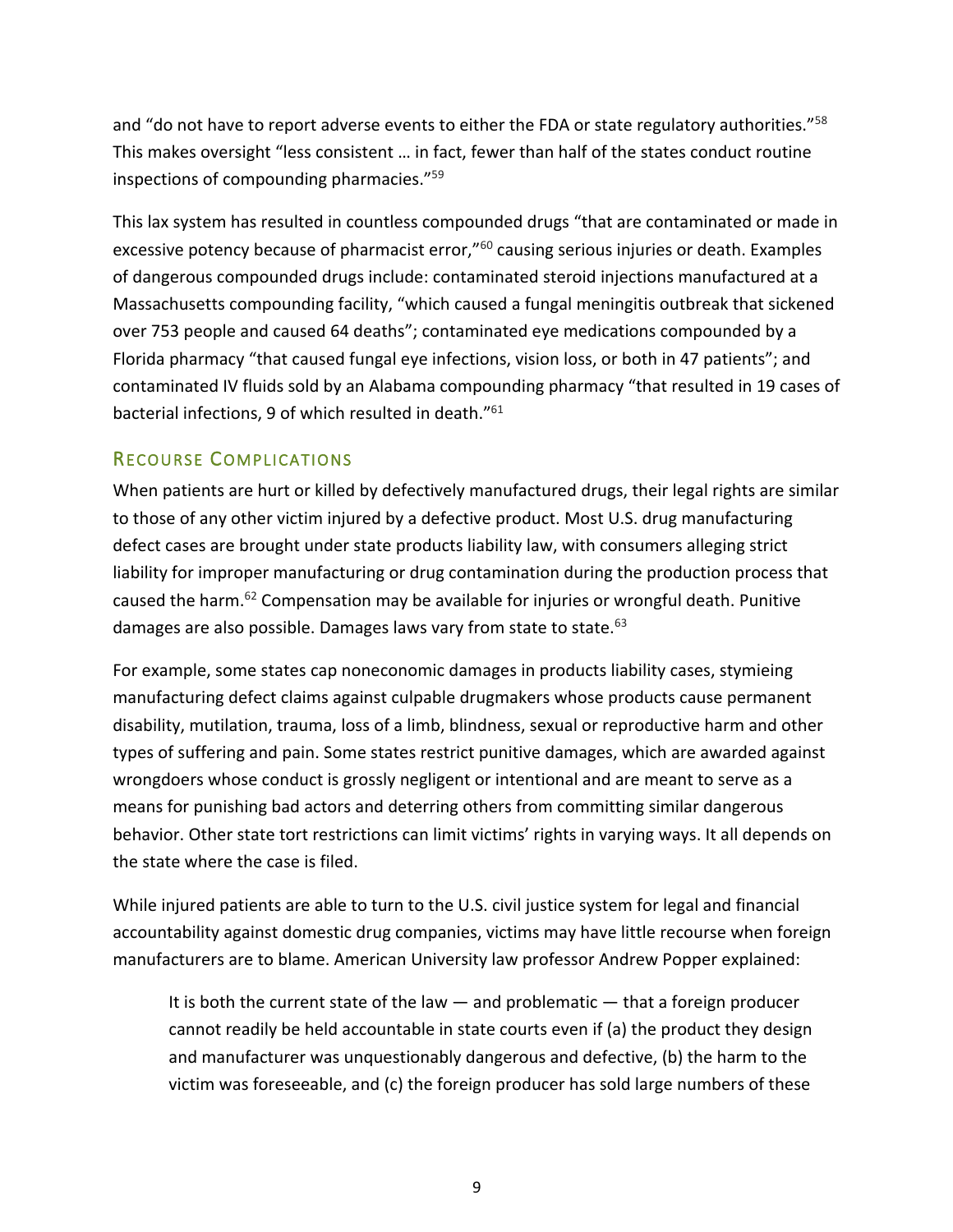products in the U.S. in the past. Every U.S. manufacturer of any product is subject to the U.S. rule of law, the U.S. tort/civil justice system, and U.S. regulatory mandates. That foreign entities and individuals profit from the sale of defective goods and are outside this system is wrong.<sup>64</sup>

Some federal lawmakers have attempted to remedy this situation but so far have been unsuccessful.65

## GENERIC DRUG ALARM BELLS

Good reasons exist as to why 90 percent of all drug prescriptions in the United State are filled by generic drugs today.<sup>66</sup> The biggest reason, of course, is that consumers usually have no choice in the matter. As most people know, health plans usually will not pay for brand medicines if generic versions are available.<sup>67</sup> According to a 2020 study, 19 states *require* pharmacists to dispense the generic cheaper version of a drug when available.<sup>68</sup> Theoretically that should be a good thing. But no one saves money if a generic drug is unsafe and they are medically harmed as a result.

In 1984, Congress passed the Hatch-Waxman Amendments<sup>69</sup> in order to get cheaper generic drugs into the marketplace.<sup>70</sup> Clearly, this is what happened. For example,

Atorvastatin, a generic cholesterol medication, costs about \$15 a month, while its brand-name equivalent, Lipitor, goes for between \$450 and \$500 a month. Abilify, an antipsychotic and antidepressant made by Bristol-Myers Squibb, costs between \$700 and \$900 a month; the generic version, aripiprazole, goes for around \$8. And these aren't even extreme examples. Cuprimine, a brand-name drug made by Bausch Health to treat rheumatoid arthritis, retails for \$26,000 a month; the generic version, penicillamine, costs \$7,000.71

Generic drugs are cheaper because generic drug companies spend a fraction of what it costs to put brand-name drugs on the market.<sup>72</sup> Specifically, before the FDA approves a brand-name drug, it requires lengthy and expensive testing to ensure the safety and effectiveness of the drug. The process of inventing, testing, and marketing a new drug can run into the hundreds of millions of dollars.<sup>73</sup> After approval, the drug receives a patent, which means that, until the patent expires, no other company or manufacturer is allowed to make or sell the same drug. These patents typically last 20 years. But once they expire, the drug's ingredients become available to generic manufacturers, who then attempt to recreate the drug and sell it themselves for significantly less money.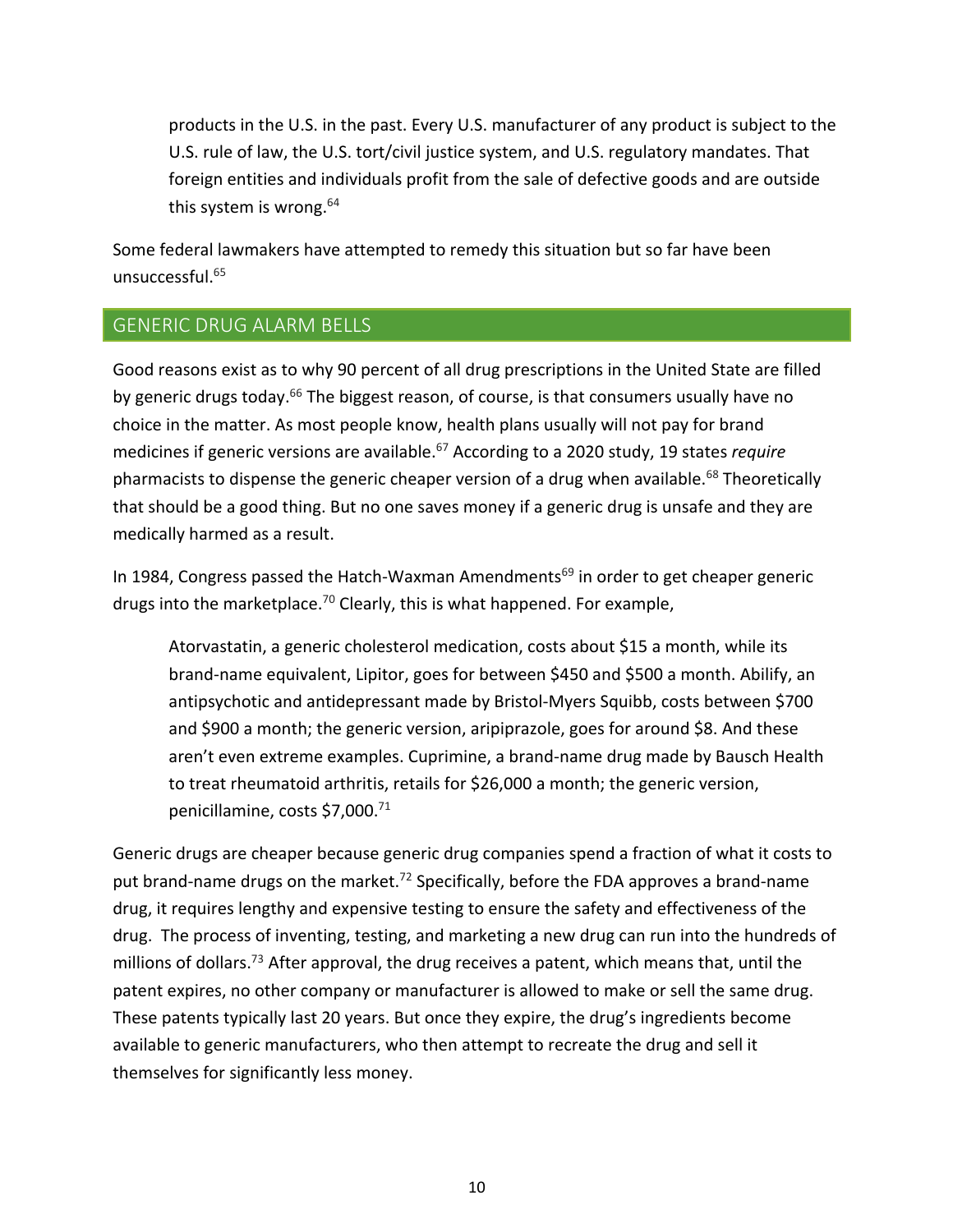In order to get a generic drug on the market, a drugmaker need only show that a generic drug is "bioequivalent" to an approved drug. Bioequivalent does not mean identical. Generic companies submit an Abbreviated New Drug Application (ANDA), which simply shows that their drugs are equivalent in "dosage form, safety, strength, route of administration, quality, performance characteristics, and intended use."74 But this still allows drugs to contain lower quality "inactive" ingredients, which can affect how drugs are absorbed, and even different concentrations of "active" ingredients, which can "vary in quantity by about 10% in either direction."75 Unlike with brand-name drugs, data on hour-by-hour rate of absorption doesn't factor into agency decisions about which generics are approved. And the FDA does not independently test generics before allowing them on the market, relying primarily on the company's word before approving them for sale.

Others have pointed out:

[Manufacturers] *don't* have to show therapeutic equivalency — that is, they don't have to prove that patients respond to the generic in the same way they respond to the brand name. It is instead assumed that the generic will produce the same effect because the active ingredient is supposed to be the same. Many ANDAs are aspirational, first filed before a manufacturer has figured out how exactly to produce a generic version of a brand-name drug. And since FDA approval can take as little as six months, an ANDA might be approved before a manufacturer has finalized a generic formulation.<sup>76</sup>

Indeed, the engineering process can be somewhat hit or miss. When the patent on the brandname drug expires and generic drug manufacturers gain access to the ingredients in the brandname drug, the patent does not explain how the drug is made or put together. Thus, the generic companies can't duplicate the original but instead have to figure out on their own how to create "copies" of brand-name drugs. As author and investigative journalist Katherine Eban pointed out:77

[B]rand-name companies sort of build a citadel of patents around the generic drug. And so it's not like they hand over a formula or cookbook to the generic companies. They're fighting every step of the way to protect their patents. And what the reverse engineers who work for the generic drug companies need to do is try to break down the drug in a laboratory and reconstruct it under a different pathway so that they can essentially get around the patent.

And then there are other elements of the drug that are protected by separate patents, like the time release mechanisms. And all of that has to be recreated, additionally using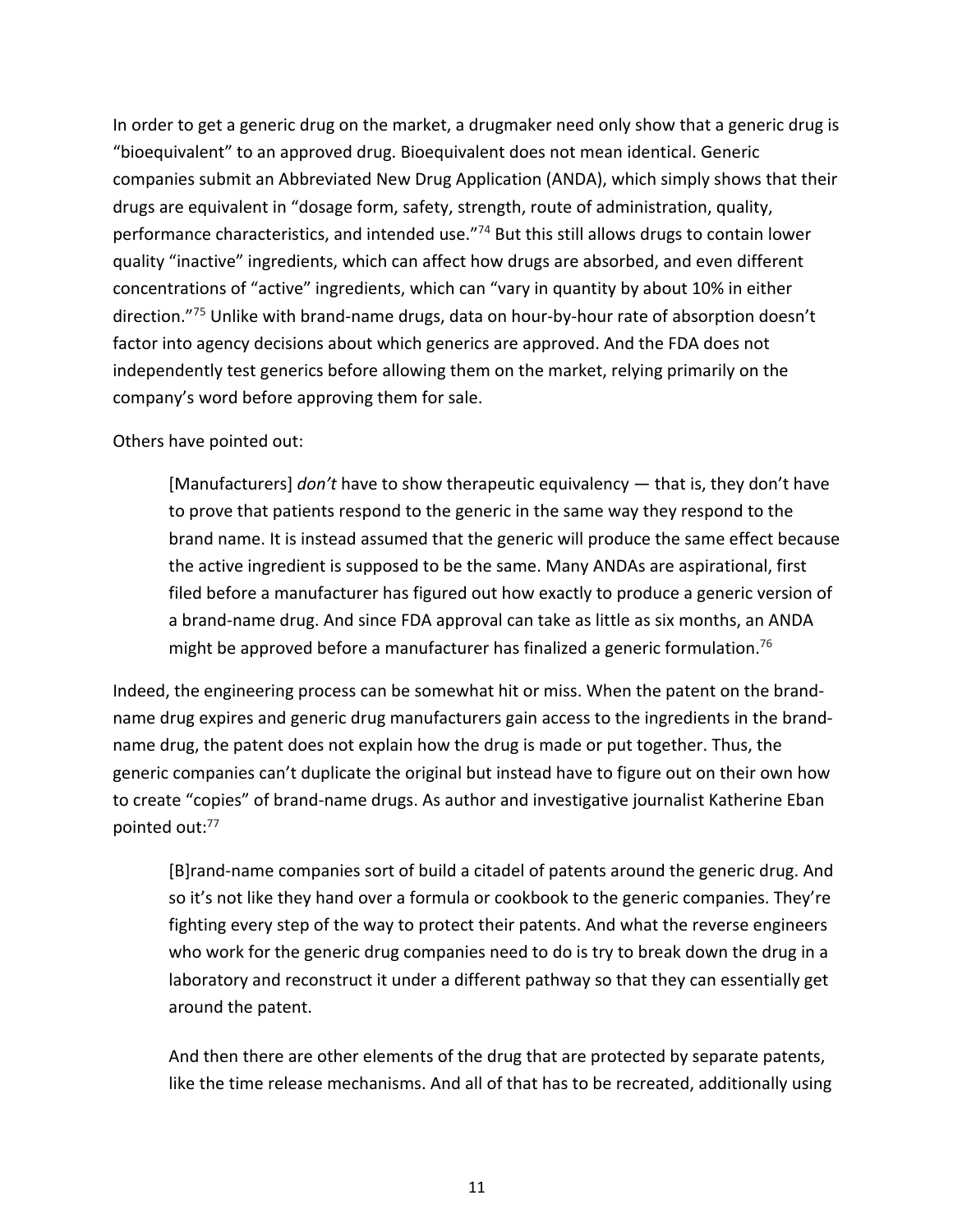possibly a new set of excipients, which is the additional ingredients. And then you've got to get the dissolution right.

Another important issue concerns the safety of generic drug labels. Under the FDA's "bioequivalence" regulatory structure, generic drug companies are responsible only for ensuring that their warning labels are identical to the brand-name labels. Generic drug companies are actually prohibited from independently modifying their warning labels on medicines, even if the manufacturer knows that label to be inaccurate and out-of-date.<sup>78</sup> This rule also creates immunity for generic drug companies — but not brand-name companies — if their label is unsafe. (See section below, "No Recourse.") Federal legislation to correct the situation was introduced in prior Congresses but failed to gain momentum.<sup>79</sup> During the Obama administration, the FDA tried to accomplish the same with a proposed rule establishing new safety responsibilities for generic drug companies to maintain safe labels.<sup>80</sup> However, the rule was never finalized.

Over the years, consumer website *The People's Pharmacy* — run by pharmacologist Joe Graedon and his wife Terry, who together host an NPR radio program $^{81}$  - has collected many stories from people who've experienced adverse effects after switching from brand-name drugs to generics or from one generic to another. For example:

**Generic Celebrex.** As one victim explained, "Taking the generic initially didn't cause problems but then my mail-order drug company used another manufacturer. I have lupus. The generic celecoxib caused a flare to the point I could barely walk."<sup>82</sup>

**Generic Lasix.** One user wrote, "I was on brand-name Lasix for over 30 years to treat lymphedema. Now that I can only get generic furosemide, I have found that the generic does nothing to reduce swelling. It only causes allergic skin outbreaks. The generic is not even close to the brand name based on how my body reacts."<sup>83</sup>

**Generic Wellbutrin.** One patient, who took a "round small" generic version of the antidepressant for two years, "experienced a drastic improvement in my bipolar 2 depressive symptoms." Yet "[w]ithin the last 2-3 weeks of taking the same dosage, but a new manufacturer, I am having suicidal ideations. These thoughts are persistent. I have never considered thoughts such as these…ever! This manufacturer was just approved. It's an oblong, white pill."<sup>84</sup>

**Generic Zoloft.** Said one victim, "A number of years ago my prescription for Zoloft was changed to generic sertraline. It simultaneously became ineffective. As a result, my [primary care provider] began adding other drugs to the generic sertraline to try to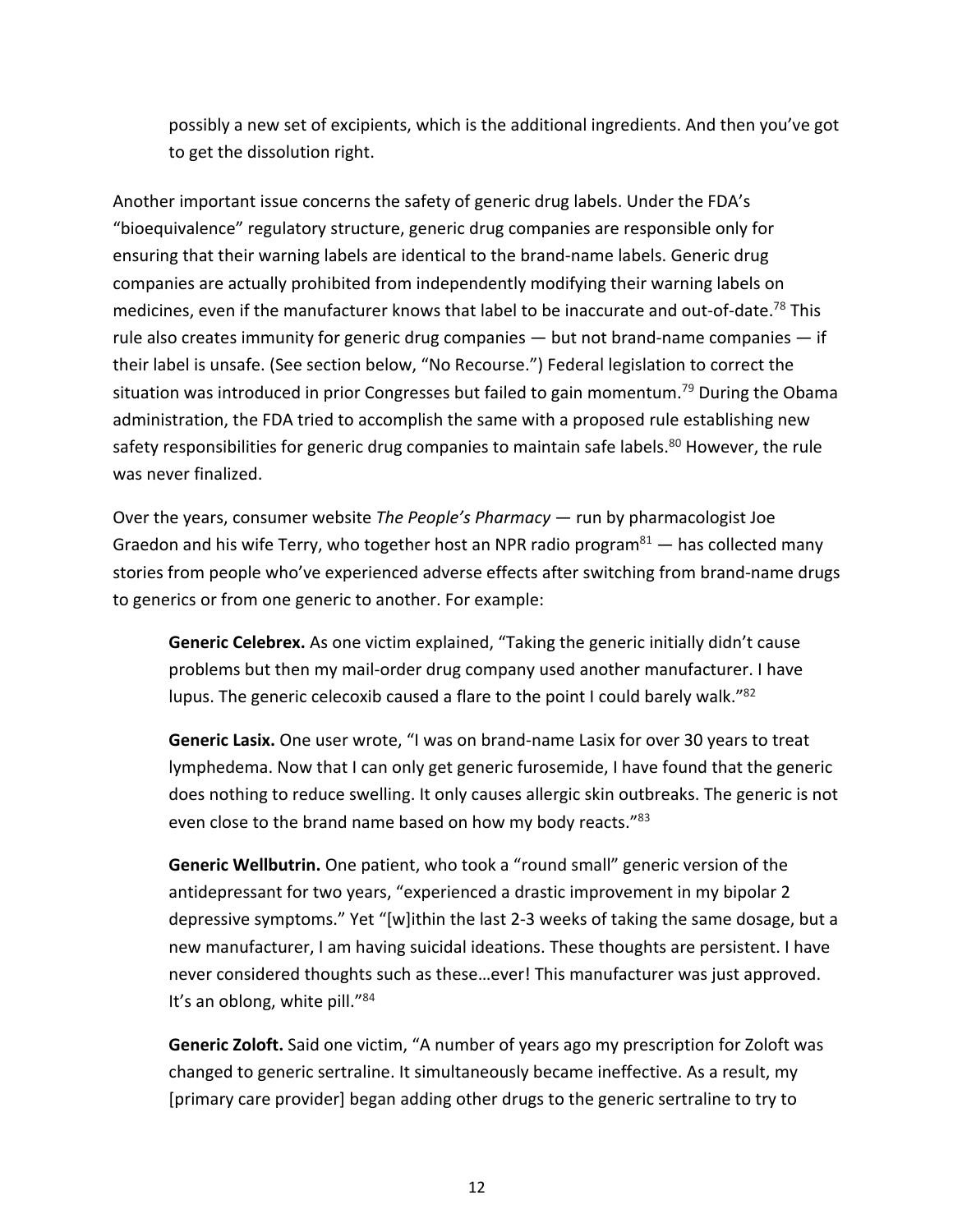achieve a response against depression. After several attempts at different add-ons, I was prescribed generic Budeprion XL 300. Three days later I suffered a grand mal seizure. I quit all depression medications then and have suffered through major depression since that time. That seems marginally better than dealing with the potentially life-threatening side effects of these generic drugs. I'm not willing to be a guinea pig!"85

#### NO RECOURSE

Normally, if someone is harmed or killed by an unsafe product made by a negligent company, they or their family have the option to sue that company in court. The right to sue negligent drug manufacturers under state tort law has long existed, providing patients with both the ability to be compensated for harms and a means to hold irresponsible drug companies directly accountable for causing injuries, often forcing changes in the sale of unsafe drugs. Lawsuits also help uncover important information about dangerous drugs that the understaffed and underresourced FDA misses and can create widespread publicity about them through the mass media and other means, alerting an unsuspecting public to drug dangers.<sup>86</sup>

The U.S. Supreme Court recognized the important role that lawsuits play to maintain drug safety when it confirmed that brand-name drug companies should be liable for injuring or killing patients in the 2009 case *Wyeth v. Levine*. <sup>87</sup> The Court said, "[S]tate law offers an additional, and important, layer of consumer protection that complements FDA regulation,"88 noting that "the FDA has limited resources to monitor the 11,000 drugs on the market and manufacturers have superior access to information about their drugs, especially in the postmarketing phase as new risks emerge."89

However, in 2011 and again in 2013, the U.S. Supreme Court immunized the generic drug industry for harm caused by a product's defective design or label.<sup>90</sup> Because the same immunity does not extend to brand-name drug companies, the result has been a two-tiered system of justice in America, which the Supreme Court suggested was a "bizarre" result.<sup>91</sup> This was succinctly described by Justice Sonia Sotomayor who wrote that generic drug immunity would result in "so many absurd consequences that I cannot fathom that Congress would have intended.…" Specifically, "[a] drug consumer's right to compensation for inadequate warnings now turns on the happenstance of whether her pharmacist filled her prescription with a brandname drug or a generic. If a consumer takes a brand-name drug, she can sue the manufacturer for inadequate warnings …. If, however, she takes a generic drug, as occurs 75 percent of the time, she now has no right to sue."<sup>92</sup>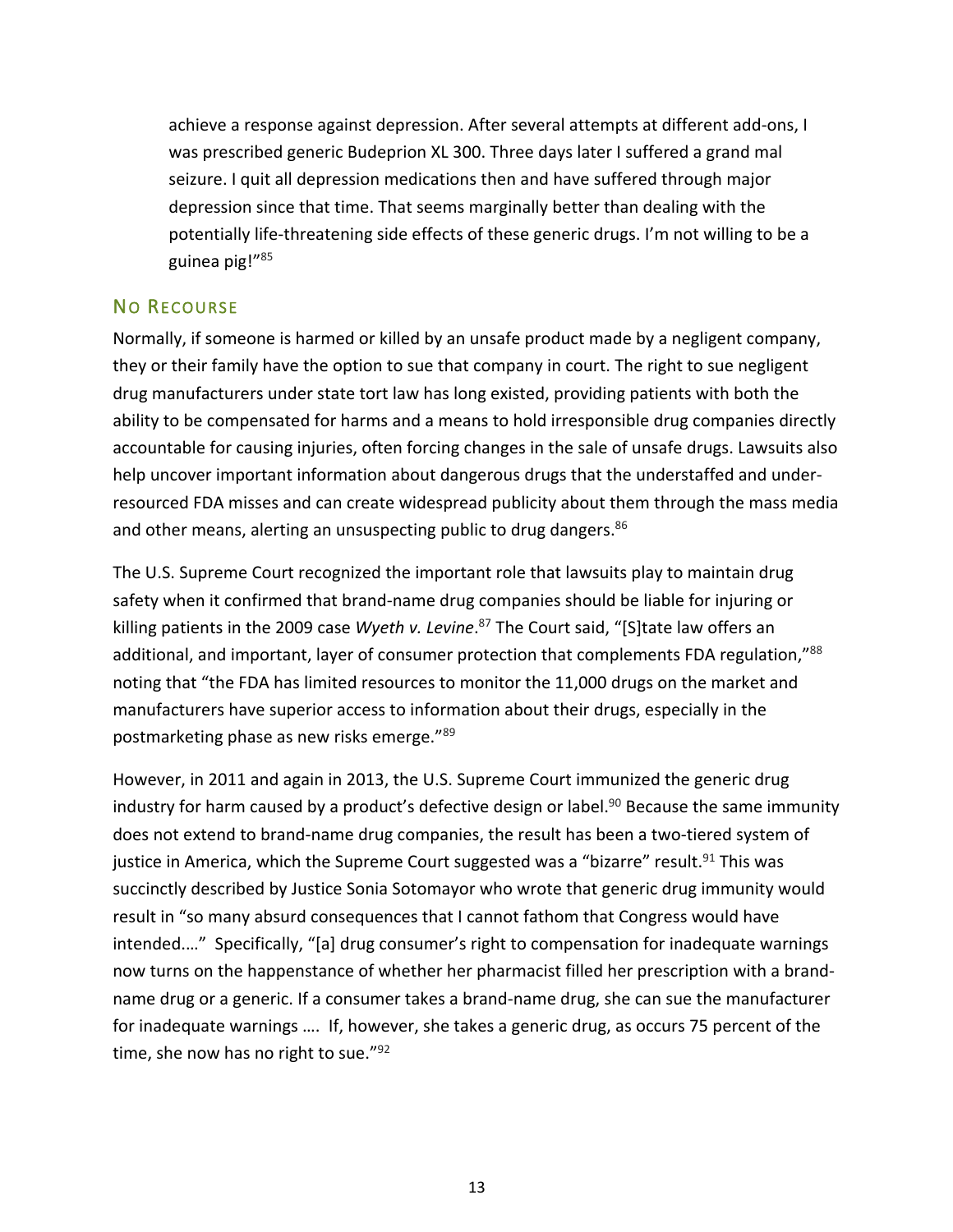While two recent state Supreme Court decisions did establish a state tort remedy for patients injured by generic drugs in those states,  $93$  such cases are the rare exception to the rule: Generic drug companies cannot independently change their warning labels on medicines, so even if the manufacturer knows that label to be inaccurate and out-of-date, they are immune from any liability for harm stemming from the drug's unsafe label or design.

Until Congress or FDA regulations change what the U.S. Supreme Court has done, the vast majority of those prescribed drugs in this country have no access to the courts if they are harmed.

#### **NOTES**

("These include Johnson & Johnson, Pfizer, Merck, Gilead, Amgen and AbbVie.") 5 "Revenue of the worldwide pharmaceutical market from 2001 to 2020," *Statista*,

<sup>&</sup>lt;sup>1</sup> National Center for Health Statistics, Centers for Disease Control and Prevention, "Therapeutic Drug Use" (page updated October 20, 2021), https://www.cdc.gov/nchs/fastats/drug-use-therapeutic.htm, citing *Health, United States 2019* (Table 39), https://www.cdc.gov/nchs/data/hus/2019/039-508.pdf

<sup>2</sup> National Institute on Drug Abuse, *What is the scope of prescription drug misuse?* (June 2020), https://www.drugabuse.gov/publications/research-reports/misuse-prescription-drugs/what-scope-prescription-

drug-misuse, citing Richard Miech et al., "Prescription Opioids in Adolescence and Future Opioid Misuse," *Pediatrics* (2015). *See also* Ashley Kirzinger et al., "Data Note: Prescription Drugs and Older Adults," August 9, 2019, https://www.kff.org/health-reform/issue-brief/data-note-prescription-drugs-and-older-adults/

<sup>3</sup> "Total nominal spending on medicines in the U.S. from 2002 to 2020\*," *Statista*,

https://www.statista.com/statistics/238689/us-total-expenditure-on-medicine/ (viewed November 9, 2021).

<sup>4</sup> Big Pharma and Medical Device Manufacturers, *Drug Watch*, https://www.drugwatch.com/manufacturers/

https://www.statista.com/statistics/263102/pharmaceutical-market-worldwide-revenue-since-2001/ (viewed November 9, 2021).

<sup>&</sup>lt;sup>6</sup> U.S. Food and Drug Administration, "Generic Drugs," February 5, 2021, https://www.fda.gov/drugs/buyingusing-medicine-safely/generic-drugs

<sup>7</sup> *Wyeth v. Levine*, 555 U.S. 555 (2009), https://www.supremecourt.gov/opinions/08pdf/06-1249.pdf

<sup>8</sup> Testimony of Office of Regulatory Affairs Associate Commissioner for Regulatory Affairs Judith A. McMeekin, Food and Drug Administration Associate Commissioner for Global Policy and Strategy Mark Abdoo and Center for Drug Evaluation and Research Deputy Director for Regulatory Programs Douglas Throckmorton on "COVID-19 and Beyond: Oversight of the FDA's Foreign Drug Manufacturing Inspection Process" before U.S. Senate Committee on Finance, June 2, 2020, https://www.finance.senate.gov/imo/media/doc/02JUN2020.FDAJNT.STMNT.pdf

<sup>9</sup> Farah Stockman, "Our Drug Supply Is Sick. How Can We Fix It?" *New York Times*, September 18, 2021, https://www.nytimes.com/2021/09/18/opinion/drug-market-prescription-generic.html

<sup>10</sup> Anna Edney, "Big Pharma's Little Secret: Drug Cross-Contamination Is Rampant," *Bloomberg Businessweek*, July 26, 2021, https://www.bloomberg.com/news/articles/2021-07-26/big-pharma-s-little-secret-drug-crosscontamination-is-rampant

<sup>&</sup>lt;sup>11</sup> Office of Inspector General, U.S. Department of Health and Human Services, "Review of the Food and Drug Administration's Foreign Drug Inspection Process," https://oig.hhs.gov/reports-andpublications/workplan/summary/wp-summary-0000380.asp (viewed August 9, 2021).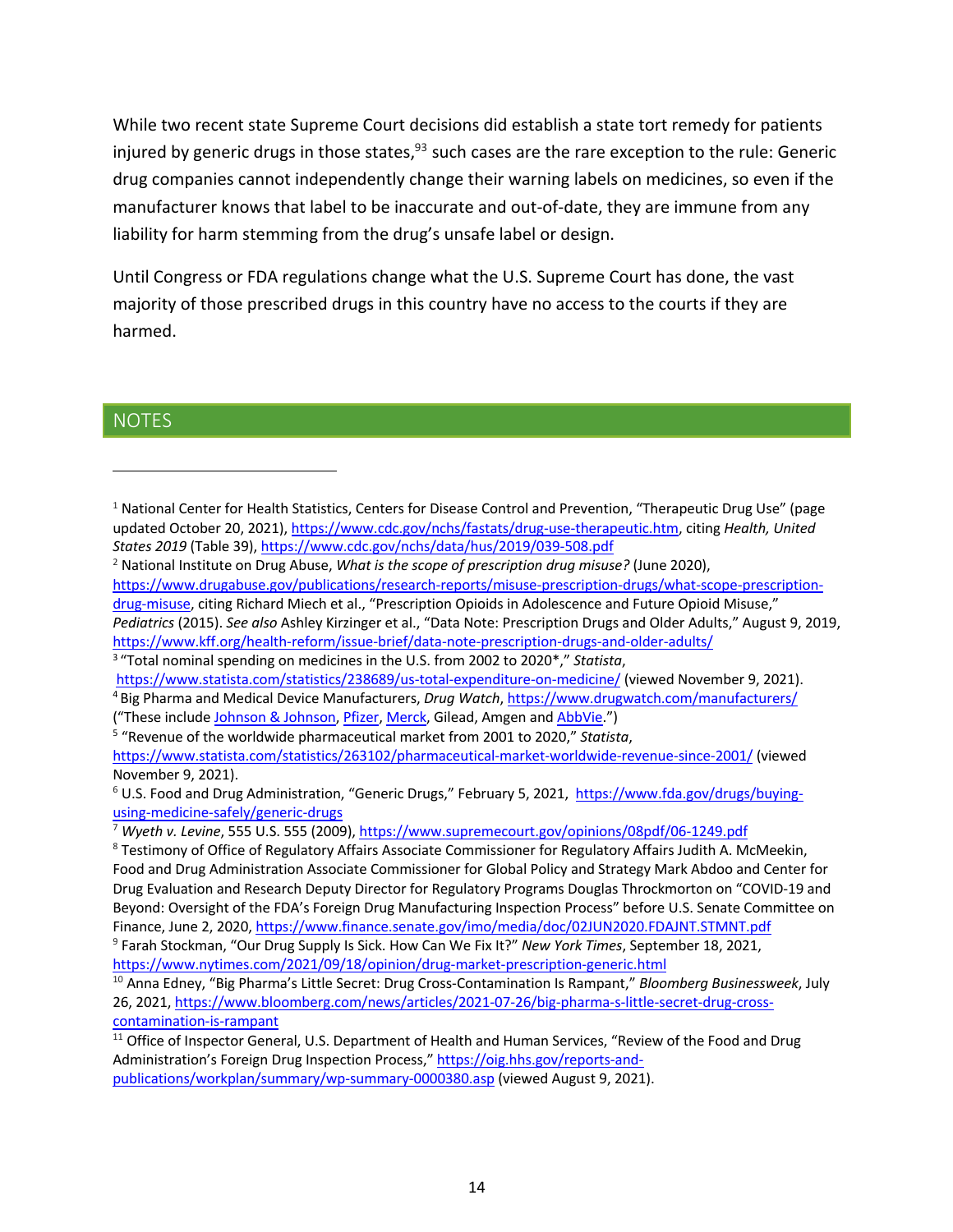<sup>12</sup> Prepared Opening Statement by U.S. Senator Chuck Grassley, Chairman, U.S. Senate Finance Committee Hearing on "COVID-19 and Beyond: Oversight of the FDA's Foreign Drug Manufacturing Inspection Process," June 2, 2020, https://www.grassley.senate.gov/news/news-releases/grassley-hearing-foreign-drug-manufacturing-inspectionoversight

<sup>13</sup> Farah Stockman, "Our Drug Supply Is Sick. How Can We Fix It?" *New York Times*, September 18, 2021, https://www.nytimes.com/2021/09/18/opinion/drug-market-prescription-generic.html

<sup>14</sup> Testimony of U.S. Government Accountability Office Health Care Director Mary Denigan-Macauley on "Drug Safety: FDA's Future Inspection Plans Need to Address Issues Presented by COVID-19 Backlog" before U.S. House Subcommittee on Agriculture, Rural Development, Food and Drug Administration, and Related Agencies, Committee on Appropriations, March 4, 2021, https://www.gao.gov/assets/gao-21-409t.pdf

<sup>15</sup> Chia-Yi Hou, "Can you trust generic drugs?" *The Hill*, November 4, 2019, https://thehill.com/changingamerica/well-being/466717-can-you-trust-generic-drugs

<sup>16</sup> Farah Stockman, "Our Drug Supply Is Sick. How Can We Fix It?" *New York Times*, September 18, 2021, https://www.nytimes.com/2021/09/18/opinion/drug-market-prescription-generic.html

<sup>17</sup> Chia-Yi Hou, "Can you trust generic drugs?" The Hill, November 4, 2019, https://thehill.com/changingamerica/well-being/466717-can-you-trust-generic-drugs

<sup>18</sup> Farah Stockman, "Our Drug Supply Is Sick. How Can We Fix It?" *New York Times*, September 18, 2021, https://www.nytimes.com/2021/09/18/opinion/drug-market-prescription-generic.html

<sup>19</sup> Testimony of U.S. Government Accountability Office Health Care Director Mary Denigan-Macauley on "Drug Safety: FDA's Future Inspection Plans Need to Address Issues Presented by COVID-19 Backlog" before U.S. House Subcommittee on Agriculture, Rural Development, Food and Drug Administration, and Related Agencies, Committee on Appropriations, March 4, 2021, https://www.gao.gov/assets/gao-21-409t.pdf

<sup>20</sup> Testimony of Office of Regulatory Affairs Associate Commissioner for Regulatory Affairs Judith A. McMeekin, Food and Drug Administration Associate Commissioner for Global Policy and Strategy Mark Abdoo and Center for Drug Evaluation and Research Deputy Director for Regulatory Programs Douglas Throckmorton on "COVID-19 and Beyond: Oversight of the FDA's Foreign Drug Manufacturing Inspection Process" before U.S. Senate Committee on Finance, June 2, 2020, https://www.finance.senate.gov/imo/media/doc/02JUN2020.FDAJNT.STMNT.pdf

<sup>21</sup> Testimony of U.S. Government Accountability Office Health Care Director Mary Denigan-Macauley on "Drug Safety: FDA's Future Inspection Plans Need to Address Issues Presented by COVID-19 Backlog" before U.S. House Subcommittee on Agriculture, Rural Development, Food and Drug Administration, and Related Agencies, Committee on Appropriations, March 4, 2021, https://www.gao.gov/assets/gao-21-409t.pdf  $22$  Ibid.

<sup>23</sup> Farah Stockman, "Our Drug Supply Is Sick. How Can We Fix It?" *New York Times*, September 18, 2021, https://www.nytimes.com/2021/09/18/opinion/drug-market-prescription-generic.html

<sup>24</sup> Testimony of U.S. Government Accountability Office Health Care Director Mary Denigan-Macauley on "Drug Safety: FDA's Future Inspection Plans Need to Address Issues Presented by COVID-19 Backlog" before U.S. House Subcommittee on Agriculture, Rural Development, Food and Drug Administration, and Related Agencies, Committee on Appropriations, March 4, 2021, https://www.gao.gov/assets/gao-21-409t.pdf  $25$  Ibid.

<sup>26</sup> Testimony of Office of Regulatory Affairs Associate Commissioner for Regulatory Affairs Judith A. McMeekin, Food and Drug Administration Associate Commissioner for Global Policy and Strategy Mark Abdoo and Center for Drug Evaluation and Research Deputy Director for Regulatory Programs Douglas Throckmorton on "COVID-19 and Beyond: Oversight of the FDA's Foreign Drug Manufacturing Inspection Process" before U.S. Senate Committee on Finance, June 2, 2020, https://www.finance.senate.gov/imo/media/doc/02JUN2020.FDAJNT.STMNT.pdf <sup>27</sup> Statement of U.S. House Appropriations Committee Chair and Labor, Health and Human Services, Education and Related Agencies Appropriations Subcommittee Chair Rosa DeLauro, hearing on "FDA's Foreign Drug Inspections Program," March 9, 2021, https://appropriations.house.gov/news/statements/chair-delauro-statement-at-fda-sforeign-drug-inspections-program-hearing. *See also* Statement of U.S. House Agriculture, Rural Development, Food and Drug Administration, and Related Agencies Subcommittee Chair Sanford Bishop, hearing on "FDA's Foreign Drug Inspections Program," March 9, 2021, https://appropriations.house.gov/news/statements/chairman-bishopstatement-at-fda-s-foreign-drug-inspections-program-hearing ("I have been troubled by recent news reports about the dangers of tainted drugs and unacceptable manufacturing practices coming from overseas. Instances of contaminants making their way into blood pressure medications, reports from inspectors who have observed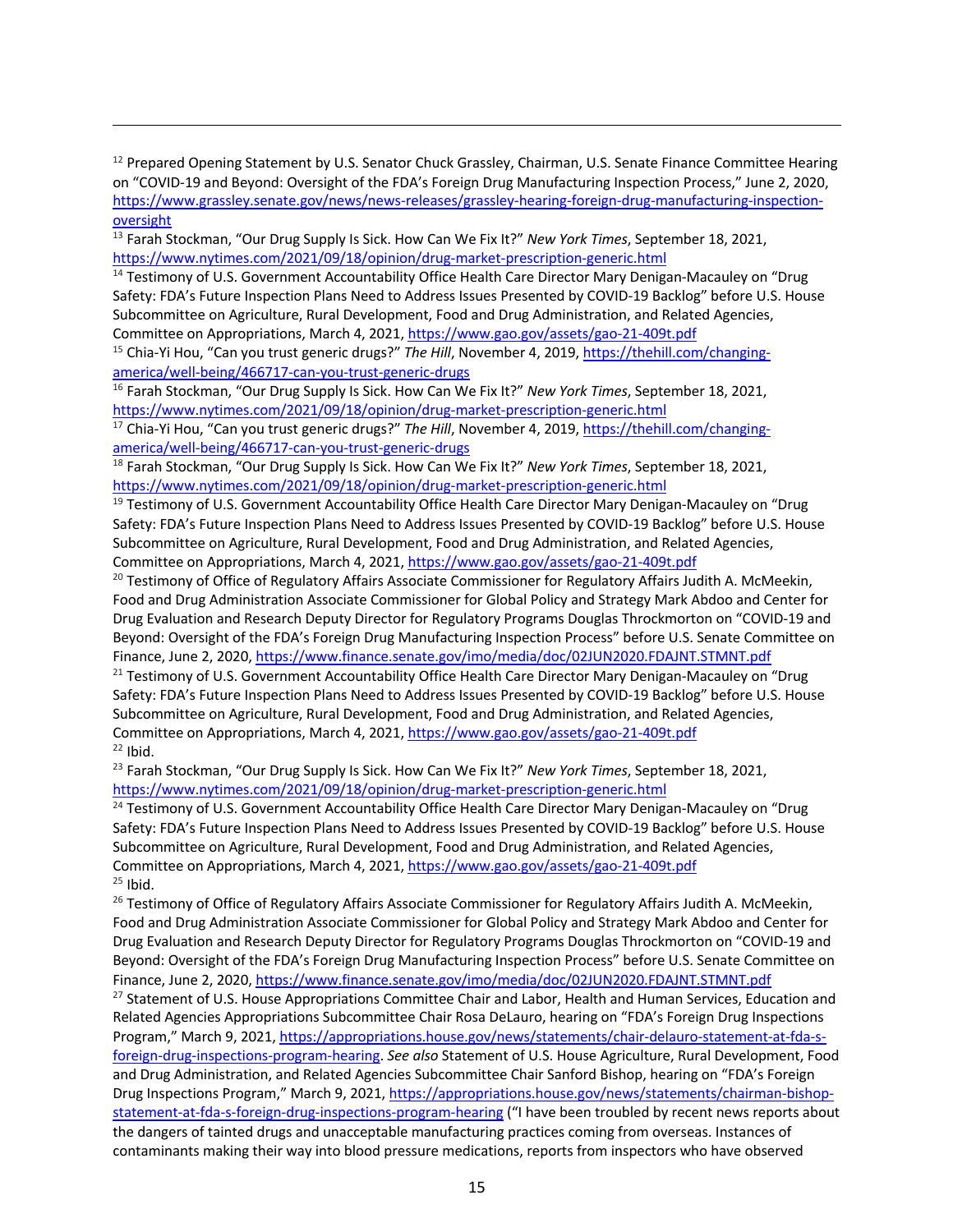paper shredding campaigns, and descriptions of inspectors playing a cat and mouse game with foreign manufacturers intent on hiding problems paints a frightening picture of the global health of our drug supply. Inspections are some of our most valuable tools in the fight against fraud, and it sounds like we have to do better.")

<sup>28</sup> Prepared Opening Statement by U.S. Senator Chuck Grassley, Chairman, U.S. Senate Finance Committee Hearing on "COVID-19 and Beyond: Oversight of the FDA's Foreign Drug Manufacturing Inspection Process," June 2, 2020, https://www.grassley.senate.gov/news/news-releases/grassley-hearing-foreign-drug-manufacturing-inspectionoversight

<sup>29</sup> Statement of U.S. House Agriculture, Rural Development, Food and Drug Administration, and Related Agencies Subcommittee Chair Sanford Bishop, hearing on "FDA's Foreign Drug Inspections Program," March 9, 2021, https://appropriations.house.gov/news/statements/chairman-bishop-statement-at-fda-s-foreign-druginspections-program-hearing

<sup>30</sup> U.S. Government Accountability Office, *Over-The-Counter Drugs: Information on FDA's Regulation of Most OTC Drugs* (July 2020), https://www.gao.gov/assets/gao-20-572.pdf

<sup>31</sup> Testimony of Office of Regulatory Affairs Associate Commissioner for Regulatory Affairs Judith A. McMeekin, Food and Drug Administration Associate Commissioner for Global Policy and Strategy Mark Abdoo and Center for Drug Evaluation and Research Deputy Director for Regulatory Programs Douglas Throckmorton on "COVID-19 and Beyond: Oversight of the FDA's Foreign Drug Manufacturing Inspection Process" before U.S. Senate Committee on Finance, June 2, 2020, https://www.finance.senate.gov/hearings/covid-19-and-beyond-oversight-of-the-fdasforeign-drug-manufacturing-inspection-process (citation omitted).

<sup>32</sup> *See* Office of U.S. Senator Elizabeth Warren press release, "Warren, Rubio Reintroduce Bill to Assess Effects of America's Overreliance on Foreign Countries in Pharmaceutical Supply Chain," April 22, 2021,

https://www.warren.senate.gov/newsroom/press-releases/warren-rubio-reintroduce-bill-to-assess-effects-ofamericas-overreliance-on-foreign-countries-in-pharmaceutical-supply-chain

<sup>33</sup> *See* H.R. 5376, Build Back Better Act, https://rules.house.gov/sites/democrats.rules.house.gov/files/BILLS-117HR5376RH-RCP117-17.pdf

<sup>34</sup> *See* H.R. 3684, Infrastructure Investment and Jobs Act, https://www.govtrack.us/congress/bills/117/hr3684/text <sup>35</sup> U.S. Food and Drug Administration, "Fact Sheet: FDA at a Glance," November 18, 2020,

https://www.fda.gov/about-fda/fda-basics/fact-sheet-fda-glance

 $36$  Ibid.

<sup>37</sup> Department of Health and Human Services, *FDA Fiscal Year 2021 Justification of Estimates for Appropriations Committees*, https://www.fda.gov/media/135078/download

<sup>38</sup> Eleanor Laise, "Drug-company-paid user fees under the microscope with beleaguered FDA in funding talks," *MarketWatch*, July 16, 2021, https://www.marketwatch.com/story/beleaguered-fda-in-talks-for-drug-companyfunding-11626177049

 $39$  Ibid.

<sup>40</sup> Open Secrets, "Pharmaceutical Manufacturing: Lobbying, 2021,"

https://www.opensecrets.org/industries/lobbying.php?cycle=2020&ind=H4300 (viewed November 9, 2021).  $41$  Ibid.

<sup>42</sup> Open Secrets, "Pharmaceutical Manufacturing: Money to Congress 2020,"

https://www.opensecrets.org/industries/summary.php?ind=H4300&recipdetail=A&sortorder=U&mem=Y&cycle=2 020 (viewed August 29, 2021).

<sup>43</sup> Dan Levine and Marisa Taylor, "Exclusive: Eli Lilly's recalled emergency diabetes drug came from plant cited by FDA," *Reuters*, October 4, 2021, https://www.reuters.com/business/healthcare-pharmaceuticals/exclusive-elilillys-recalled-emergency-diabetes-drug-came-plant-cited-by-fda-2021-10-04/

 $44$  Ibid.

<sup>45</sup> Marisa Taylor, Mike Spector and Dan Levine, "U.S. opens criminal probe into alleged lapses at Eli Lilly plant," *Reuters*, May 27, 2021, https://www.reuters.com/business/legal/exclusive-us-opens-criminal-probe-into-allegedlapses-eli-lilly-plant-2021-05-27/

<sup>46</sup> Ibid.

 $47$  Ibid.

<sup>48</sup> Marisa Taylor and Dan Levine, "Special Report: Insider alleges Eli Lilly blocked her efforts to sound alarms about U.S. drug factory," *Reuters*, March 11, 2021, https://www.reuters.com/article/us-health-elililly-special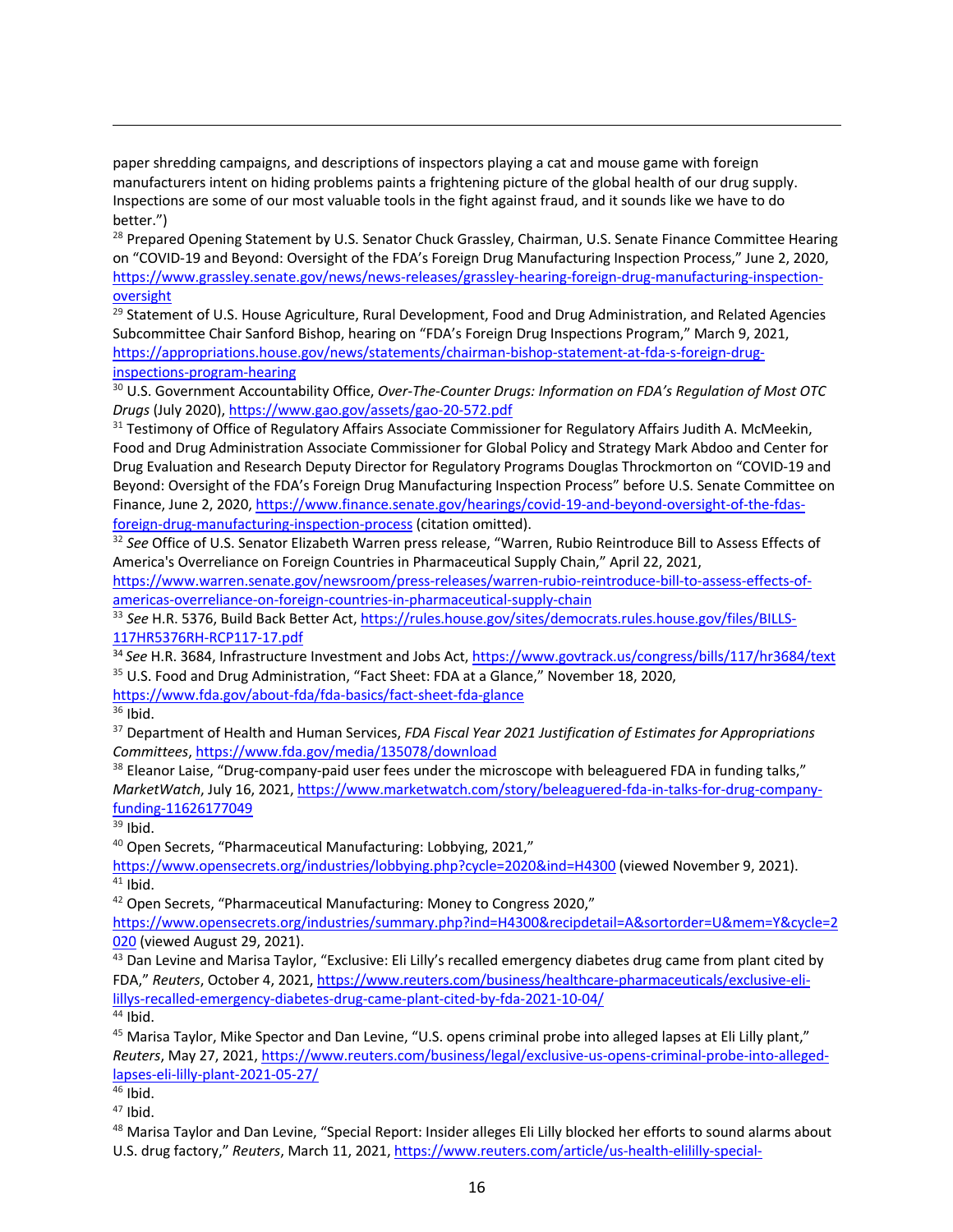report/special-report-insider-alleges-eli-lilly-blocked-her-efforts-to-sound-alarms-about-u-s-drug-factoryidUSKBN2B31K5

<sup>49</sup> U.S. Food and Drug Administration, "Warning Letter: Mylan Pharmaceuticals, Inc. MARCS-CMS 557903 -November 09, 2018," November 20, 2018, https://www.fda.gov/inspections-compliance-enforcement-andcriminal-investigations/warning-letters/mylan-pharmaceuticals-inc-557903-11092018  $50$  Ibid.

<sup>51</sup> Patricia Sabatini, "Mylan hit with FDA warning letter over problems involving valsartan at plant in India," *Pittsburgh Post-Gazette*, November 15, 2019, https://www.post-gazette.com/business/healthcarebusiness/2019/11/15/Mylan-FDA-warning-letter-valsartan-India-losartan-irbesartan-high-blood-pressuremedication/stories/201911150141

<sup>52</sup> U.S. Food and Drug Administration, "Warning Letter: Mylan Laboratories Limited – Unit 7MARCS-CMS 607508 — AUGUST 20, 2020," September 1, 2020, https://www.fda.gov/inspections-compliance-enforcement-andcriminal-investigations/warning-letters/mylan-laboratories-limited-unit-7-607508-08202020

<sup>53</sup> Anya Litvak, "Mylan hit with warning letter from the FDA with echoes of a similar citation last fall," *Pittsburgh Post-Gazette*, September 20, 2020, https://www.post-gazette.com/business/healthcare-

business/2020/09/02/Mylan-FDA-warning-letter-manufacturing-drug-process/stories/202009010139

<sup>54</sup> U.S. Food and Drug Administration, "Warning Letter: Mylan Laboratories Limited – Unit 7MARCS-CMS 607508 — AUGUST 20, 2020," September 1, 2020, https://www.fda.gov/inspections-compliance-enforcement-andcriminal-investigations/warning-letters/mylan-laboratories-limited-unit-7-607508-08202020

<sup>55</sup> Anna Edney, "Teva Recalls U.S.-Made Drugs Following Contamination Fears," *Bloomberg*, October 4, 2021, https://www.bloomberg.com/news/articles/2021-10-04/teva-recalls-u-s-made-drugs-following-contaminationfears

 $56$  Ibid.

 $57$  Ibid.

58 Joanna Shepherd, "Regulatory Gaps in Drug Compounding: Implications for Patient Safety, Innovation, and Fraud Safety, Innovation, and Fraud," 68 *DePaul L. Rev.* 385 (2019),

https://via.library.depaul.edu/cgi/viewcontent.cgi?article=4087&context=law-review

- $59$  Ibid.
- $60$  Ibid.

 $61$  Ibid.

 $62$  "This means that it does not matter how careful the manufacturer was when designing products, choosing materials, creating the assembly line, and issuing quality assurance guidelines. If a poorly manufactured product left the factory and caused injury when used for any of its intended purposes due to the defect in manufacturing, the manufacturer has to pay for any injuries." "Defects in Manufacturing," *FindLaw*, November 30, 2018, https://www.findlaw.com/injury/product-liability/defects-in-manufacturing.html

<sup>63</sup> *See* Ronen Avraham, "Database of State Tort Law Reforms (7.1)," October 27, 2021,

https://papers.ssrn.com/sol3/papers.cfm?abstract\_id=902711; Center for Justice and Democracy, "Fact Sheet: Caps On Compensatory Damages: A State Law Summary," August 20, 2020, https://centerjd.org/content/factsheet-caps-compensatory-damages-state-law-summary

<sup>64</sup> Andrew F. Popper, "The Two-Trillion Dollar Carve-Out: Foreign Manufacturers Of Defective Goods and the Death of H.R. 4678 in the 111th Congress," *Bloomberg Law*, February 17, 2011,

https://news.bloomberglaw.com/product-liability-and-toxics-law/the-two-trillion-dollar-carve-out-foreignmanufacturers-of-defective-goods-and-the-death-of-hr-4678-in-the-111th-congress

<sup>65</sup> *See* H.R. 3737, Foreign Manufacturers Legal Accountability Act of 2019, https://www.congress.gov/bill/116thcongress/house-bill/3737; S. 1606, Foreign Manufacturers Legal Accountability Act of 2009, https://www.congress.gov/bill/111th-congress/senate-bill/1606?s=1&r=94

<sup>66</sup> U.S. Food and Drug Administration, "Generic Drugs," February 5, 2021, https://www.fda.gov/drugs/buyingusing-medicine-safely/generic-drugs

<sup>67</sup> "The Generic Drugs You're Taking May Not Be As Safe Or Effective As You Think," *Fresh Air*, May 16, 2019, https://www.npr.org/transcripts/723545864

<sup>68</sup> Lisa Rapaport, "Pharmacists Not Required to Substitute Generics for Brand-Name Drugs in Most U.S. States," *Reuters*, September 1, 2020, https://www.the-rheumatologist.org/article/pharmacists-not-required-to-substitutegenerics-for-brand-name-drugs-in-most-u-s-states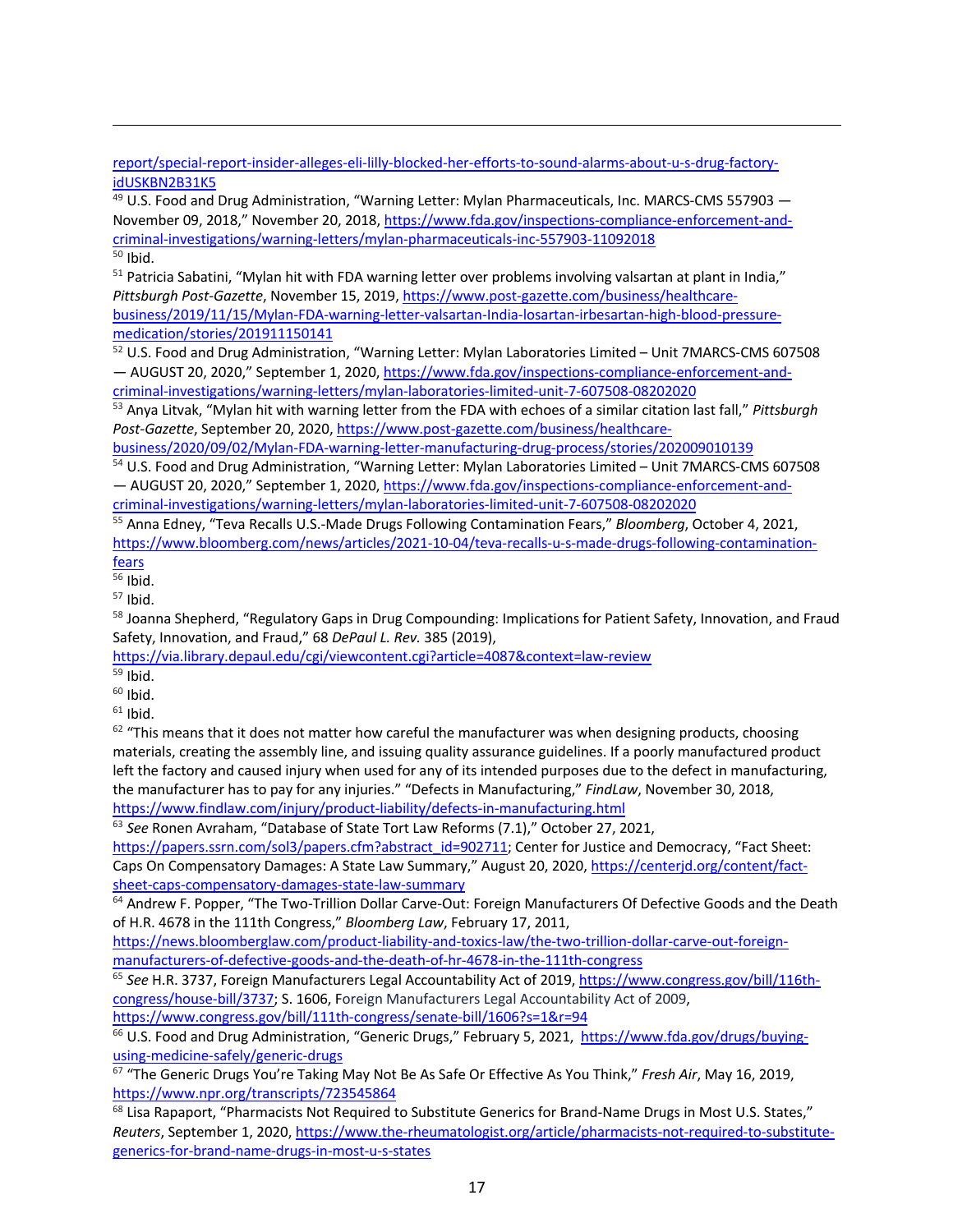<sup>69</sup> 21 U.S.C. Food and Drugs, Chapter 9 § 301 et seq.

 $70$  Brief of amici curiae U.S. Senator Tom Harkin and U.S. Representative Henry A. Waxman in Support of Respondent, *Mutual Pharmaceutical Company, Inc, v. Karen L. Bartlett*, No. 12-142 (February 2013), https://www.citizen.org/wp-content/uploads/mutual-pharmaceutical-v-bartlett-amicus.pdf

<sup>71</sup> Harriet Brown, "My Generic Medications Failed Me. I'm Not Alone," *Vice*, February 10, 2021, https://www.vice.com/en/article/v7mnm3/my-generic-medication-gave-me-constant-nosebleeds-im-not-alone

 $72$  Brief of amici curiae U.S. Senator Tom Harkin and U.S. Representative Henry A. Waxman in Support of Respondent, *Mutual Pharmaceutical Company, Inc, v. Karen L. Bartlett*, No. 12-142 (February 2013), https://www.citizen.org/wp-content/uploads/mutual-pharmaceutical-v-bartlett-amicus.pdf

<sup>73</sup> Ranit Mishori, "Why are generic drugs cheaper than brand-name ones?" *Washington Post*, July 11, 2011, http://articles.washingtonpost.com/2011-07-11/national/35267296\_1\_generic-drugs-manufacturers-of-brandname-drugs-pharmaceutical-companies

<sup>74</sup> U.S. Food and Drug Administration, "Generic Drugs: Questions & Answers," March 16, 2021,

https://www.fda.gov/drugs/questions-answers/generic-drugs-questions-answers. Specifically, the drug must: contain the same active ingredients as the brand-name/innovator drug (inactive ingredients may vary); be identical in strength, dosage form and route of administration; have the same use indications; contain acceptable levels of inactive ingredients; last for at least the same amount of time; be manufactured under the same strict standards as the brand-name product; be shipped and sold in an appropriate container; have the same drug information label as the brand-name medicine's label; and have relevant patents or exclusivities addressed. U.S. Food and Drug Administration, "Generic Drugs: Questions & Answers," March 16, 2021, https://www.fda.gov/drugs/questionsanswers/generic-drugs-questions-answers

<sup>75</sup> Harriet Brown, "My Generic Medications Failed Me. I'm Not Alone," *Vice*, February 10, 2021, https://www.vice.com/en/article/v7mnm3/my-generic-medication-gave-me-constant-nosebleeds-im-not-alone <sup>76</sup> Ibid.

<sup>77</sup> "The Generic Drugs You're Taking May Not Be As Safe Or Effective As You Think," *Fresh Air*, May 16, 2019, https://www.npr.org/transcripts/723545864

<sup>78</sup> *PLIVA, Inc. v. Mensing* 131 U.S. 2567 (2011), https://www.supremecourt.gov/opinions/10pdf/09-993.pdf. *See also Mutual Pharm. Co., Inc. v. Bartlett,* 133 U.S. 2466 (2013), https://www.supremecourt.gov/opinions/12pdf/12- 142\_8njq.pdf

<sup>79</sup> *See*, *e.g.*, S. 2295, the "Patient Safety and Generic Labeling Improvement Act" (112th. Cong.), https://www.congress.gov/112/bills/s2295/BILLS-112s2295is.pdf, sponsored by U.S. Senator Patrick Leahy and seven other Senators, which would permit generic drug companies to change the labeling of a drug. *See also* Office of U.S. Senator Patrick Leahy, "Leahy To Introduce Bill To Protect Consumers Who Take Generic Drugs," March 26, 2012, http://www.leahy.senate.gov/press/leahy-to-introduce-bill-to-protect-consumers-who-take-generic-drugs 80 Under the rule, "when new information becomes available that causes information in labeling to be inaccurate," a generic company "must take steps to change the content of its labeling…." U.S. Food and Drug Administration, "Supplemental Applications Proposing Labeling Changes for Approved Drugs and Biological Products," 78 F.R. 67985, November 13, 2013, http://www.gpo.gov/fdsys/pkg/FR-2013-11-13/pdf/2013-26799.pdf

<sup>81</sup> See "The People's Pharmacy Radio Program," https://www.npr.org/podcasts/381444414/the-people-spharmacy-radio-program

<sup>82</sup> Joe Graedon, "What Are Authorized Generic Drugs and Are They Better?" *People's Pharmacy*, May 18, 2021, https://www.peoplespharmacy.com/articles/what-are-authorized-generic-drugs-and-are-they-better

<sup>83</sup> Joe Graedon, "Generic Furosemide Disappoints | How to Afford Lasix?" *People's Pharmacy*, June 23, 2019, https://www.peoplespharmacy.com/articles/generic-furosemide-disappoints-how-to-afford-lasix

<sup>84</sup> Joe Graedon, "Problems with Generic Wellbutrin (Bupropion)? Not Again!" *People's Pharmacy*, July 6, 2021, https://www.peoplespharmacy.com/articles/problems-with-generic-wellbutrin-bupropion-not-again

<sup>85</sup> Terry Graedon, "Can You Overcome Trouble with Generic Antidepressants?" *People's Pharmacy*, August 26, 2019, https://www.peoplespharmacy.com/articles/can-you-overcome-trouble-with-generic-antidepressants

<sup>86</sup> The antipsychotic drug Risperdal is a good example of the role litigation plays in uncovering dangers that leads to public exposure and change. Johnson & Johnson/Janssen was pushing its salespeople to promote Risperdal illegally to children and the elderly knowing the drug had horrible hormonal side effects for children and could be lethal for the elderly. Some injured patients sued. During the first jury trial — brought by a 20-year-old autistic man who developed size 46DD breasts as a young teenager **—** it was revealed that Janssen had study data linking the drug's